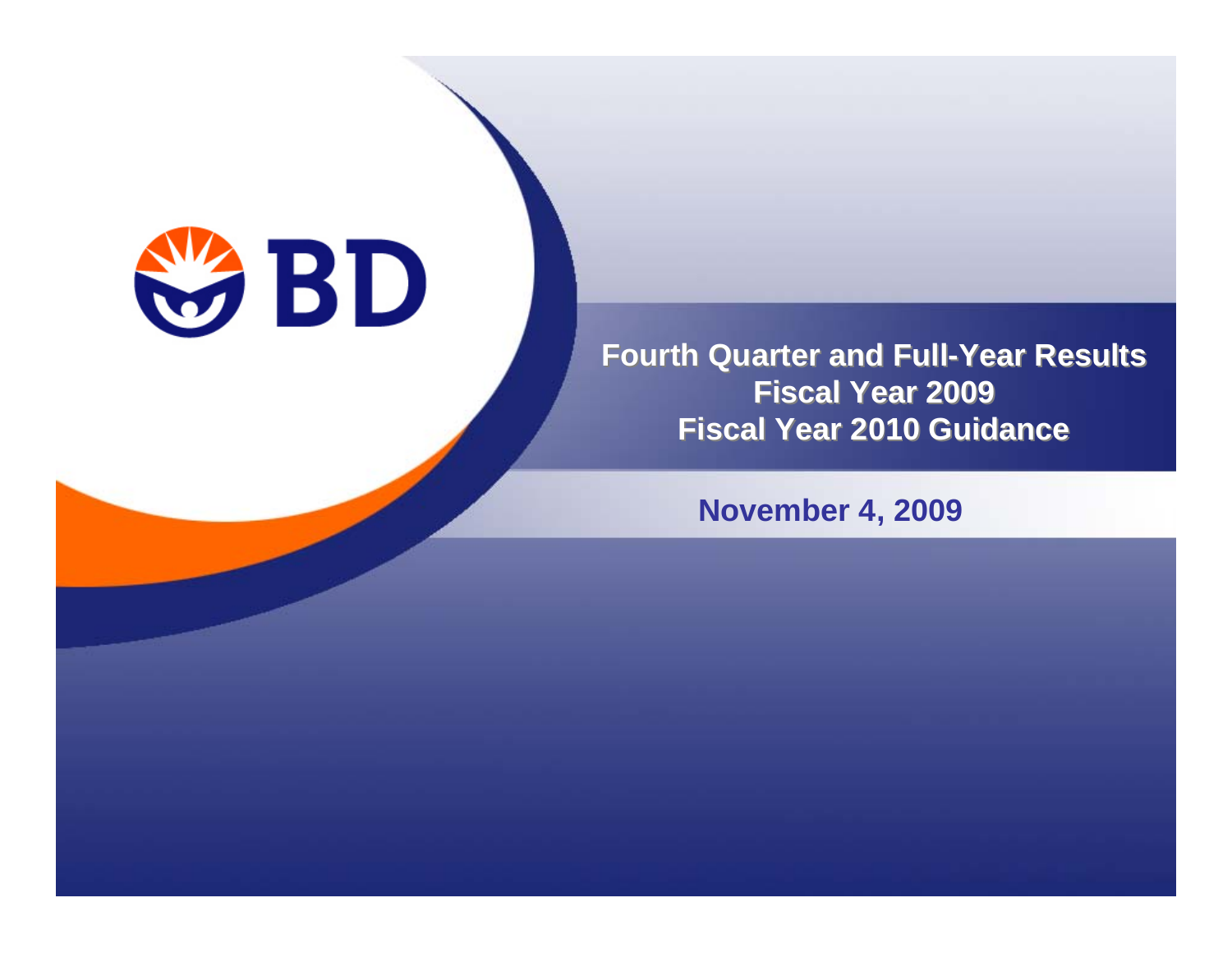#### Forward-Looking Statements

These materials include forward-looking statements and it's possible that actual results could differ from our expectations. Factors that could cause such differences appear in our fourth quarter and full fiscal year earnings release and in our recent SEC filings.

#### Non-GAAP Financial Measures

These materials also include Non-GAAP financial measures. A reconciliation to the comparable GAAP measures can be found herein, or in our press release and the financial schedules attached thereto.

#### **A copy of the release, including the financial schedules, is posted on the "Investors" section of the BD.com website.**

#### Results from Continuing Operations

The following financial information represents results from continuing operations. The results also exclude the following items:

1. The charge relating to the pending antitrust settlement agreement with direct purchaser plaintiffs recorded in the second quarter.

2. The tax benefit relating to various tax settlements in multiple jurisdictions recorded in the third quarter.

3. The impact of foreign currency translation, including hedge gains. FXN= Foreign exchange neutral currency growth.



**Note: All figures rounded. Totals may not add due to rounding. Percentages based on unrounded figures.**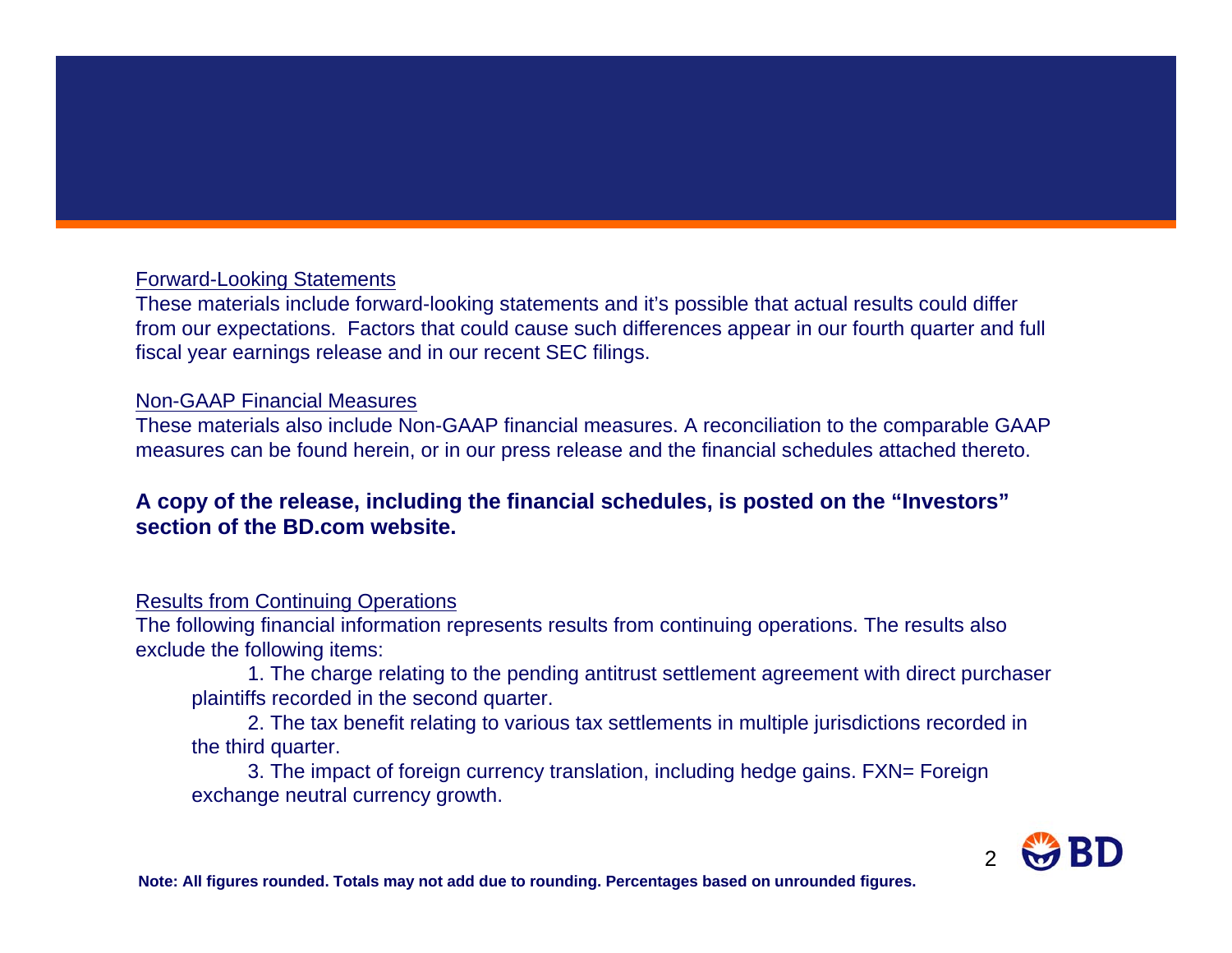# **Edward J. Ludwig**

Chairman and CEO

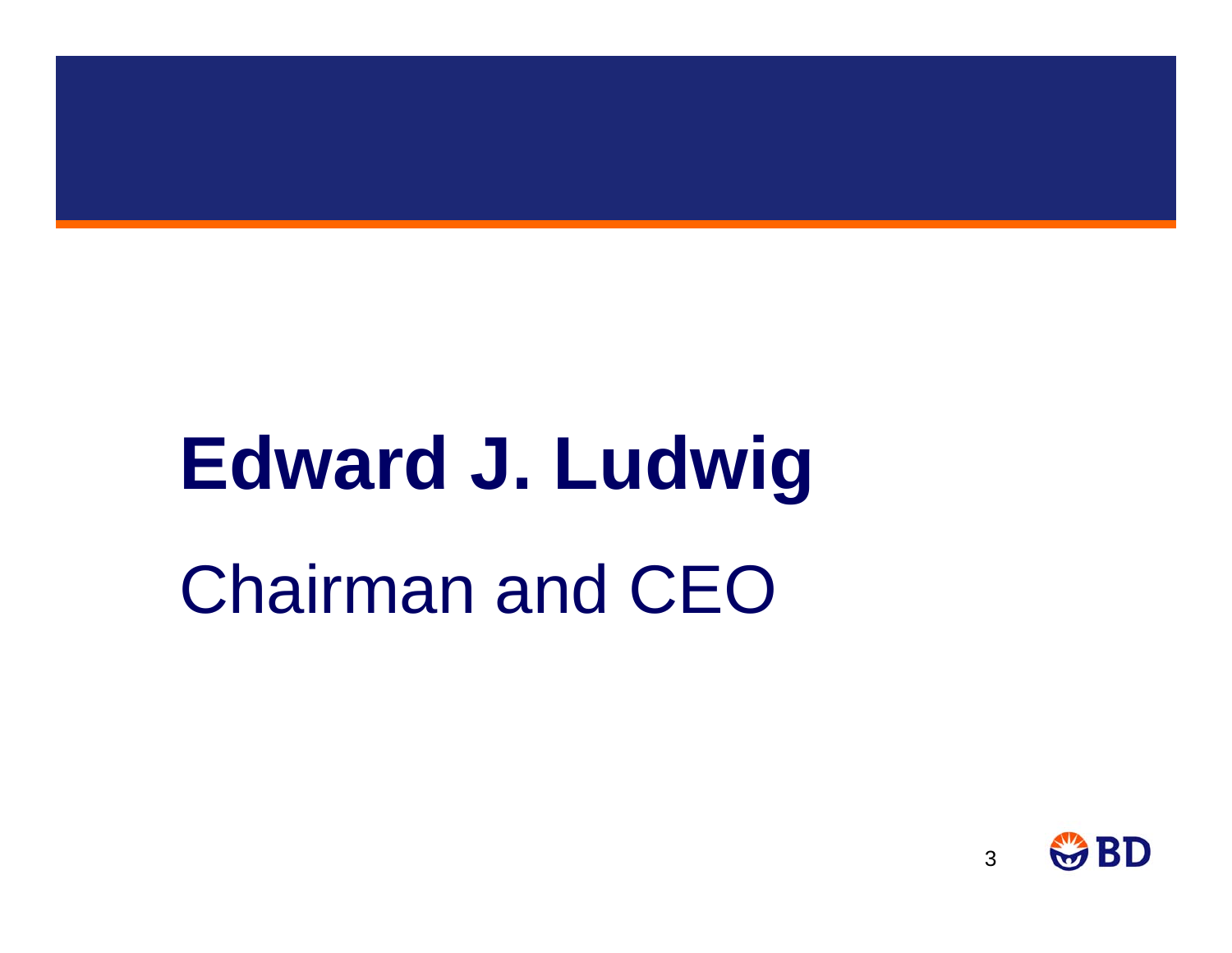## **BD Foundation**

#### **Purpose:**

*"Helping all people live healthy lives"*

#### **Core Values:**

We treat each other with **respect**

We do what is **right**

We always seek to **improve**

We accept personal **responsibility**

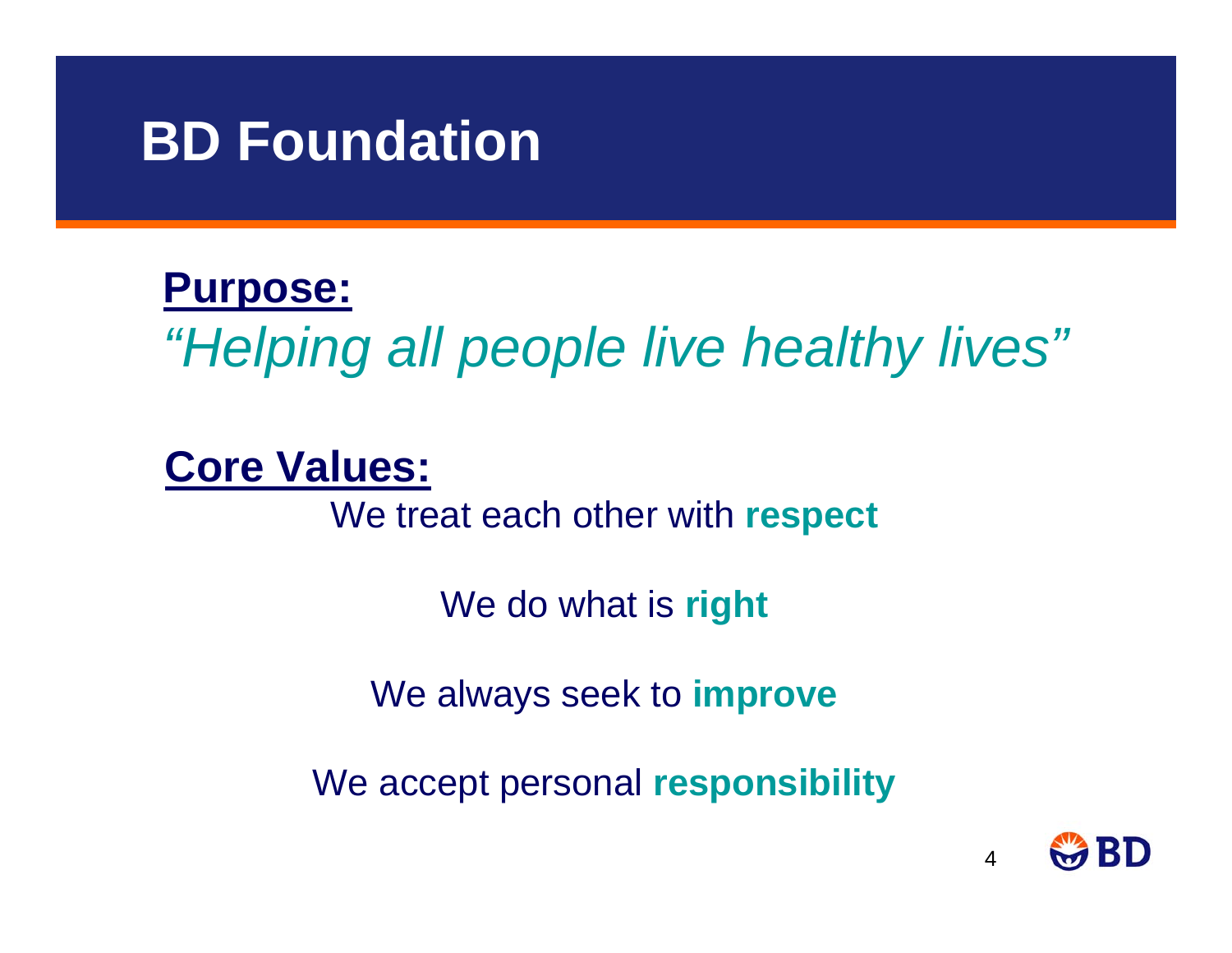## **BD Strategy**

Drive **Revenue Growth**through investment in innovation

Drive **Operational Excellence** to accelerate performance and fund innovation

Drive **Shareholder Value** through EPS growth & effective use of shareholders' funds

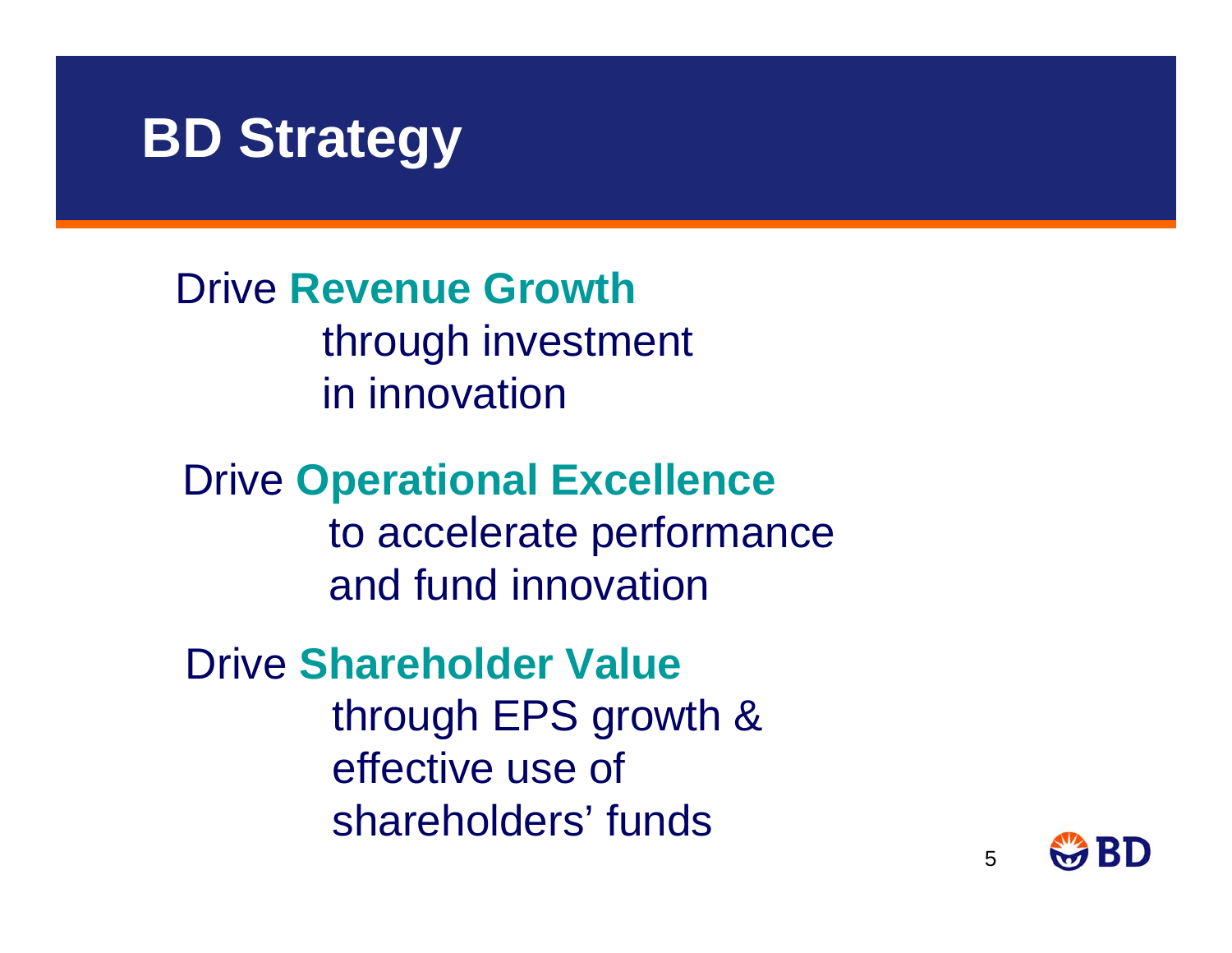## **BD Strategy**

# Drive **Revenue Growth** through investment in innovation:

Develop and apply technologies to solve emerging, sometimes underappreciated, but important and fundamental healthcare problems

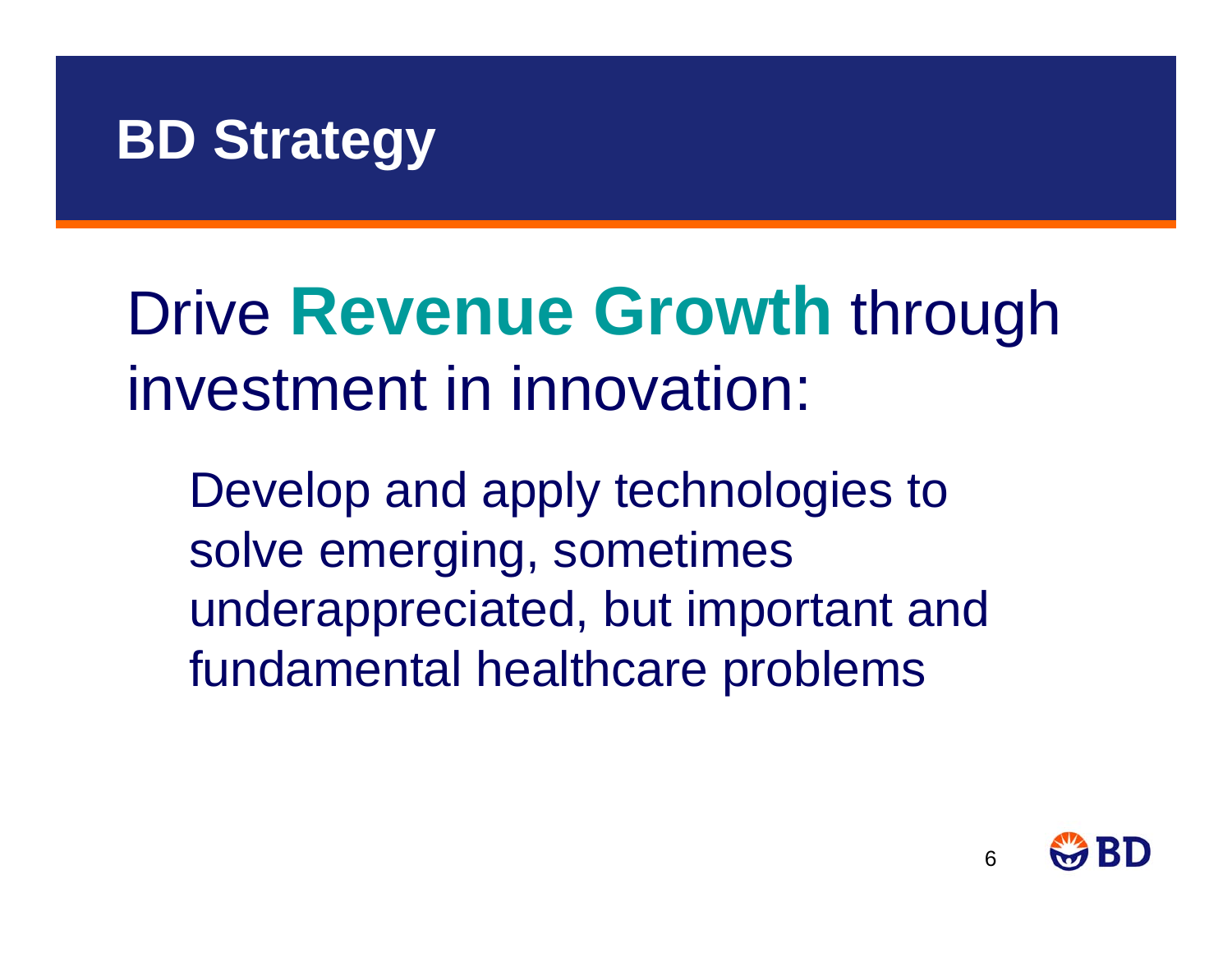## **BD Strategy**

• Invest in innovation

#### ¾**Discovery** and **development**

<sup>¾</sup>Facilitate faster and more accurate **diagnosis**

<sup>¾</sup>Provide unique and affordable devices to **deliver** drugs

- Drive operational excellence
- Build organizational capability

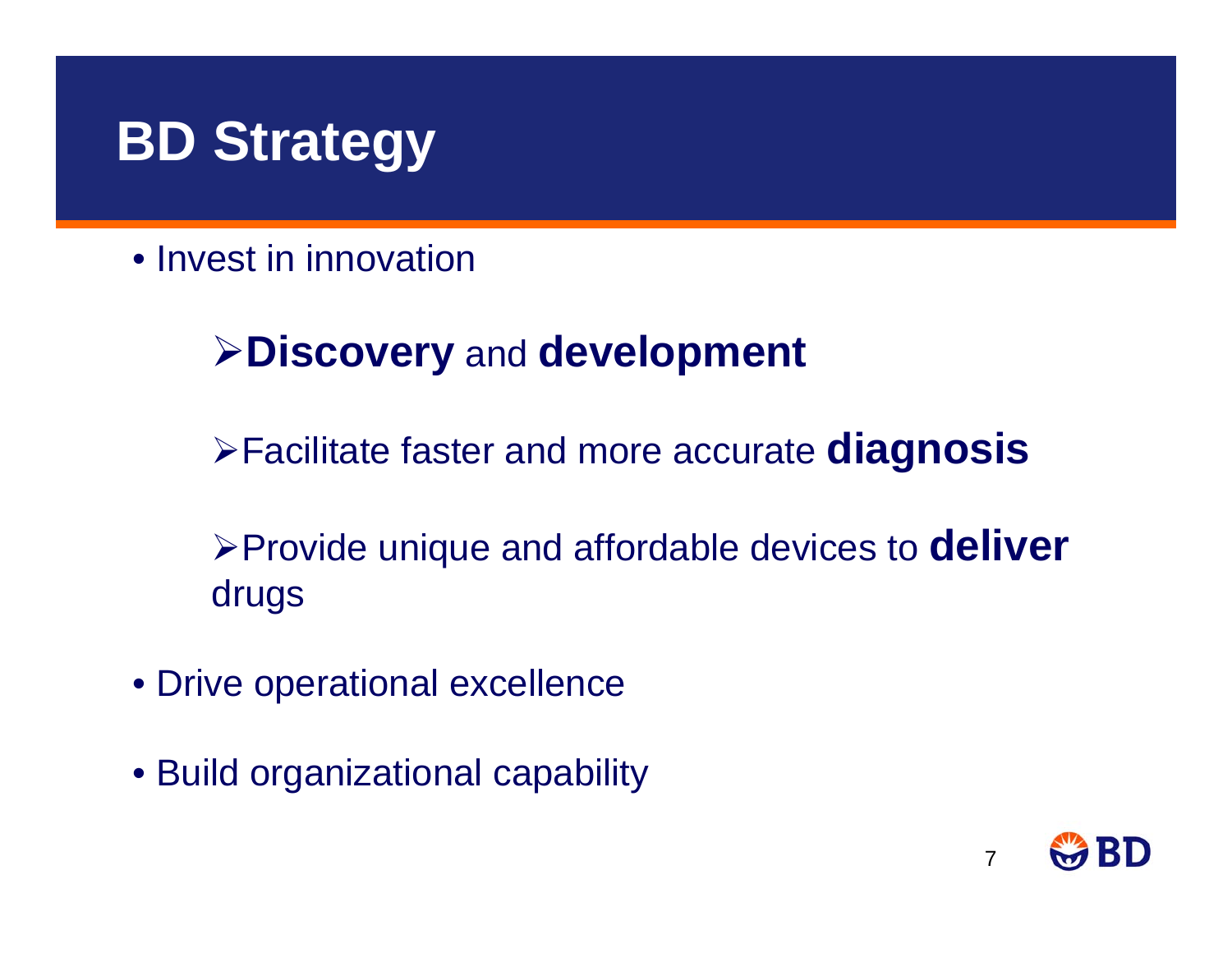## **Strategic Focus**

- Reducing spread of infection
- Advancing global health
- Enhancing therapy
- Improving disease management

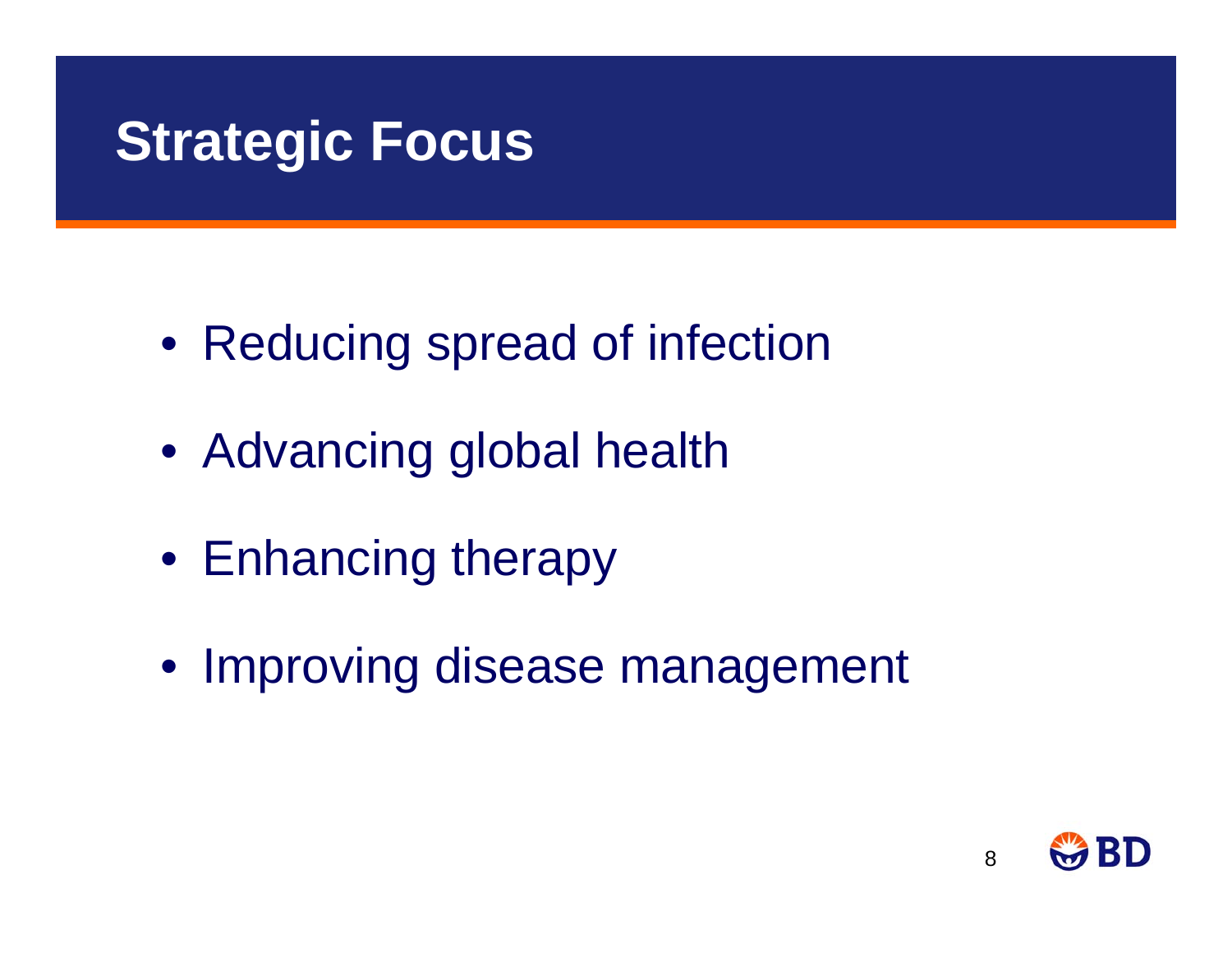## **Goals of BD Strategy**

- Accelerate long-term revenue growth 7 to 9%
- Drive operational margin expansion
- Grow EPS 10 to 12%
- Return value to shareholders through dividends and share repurchases

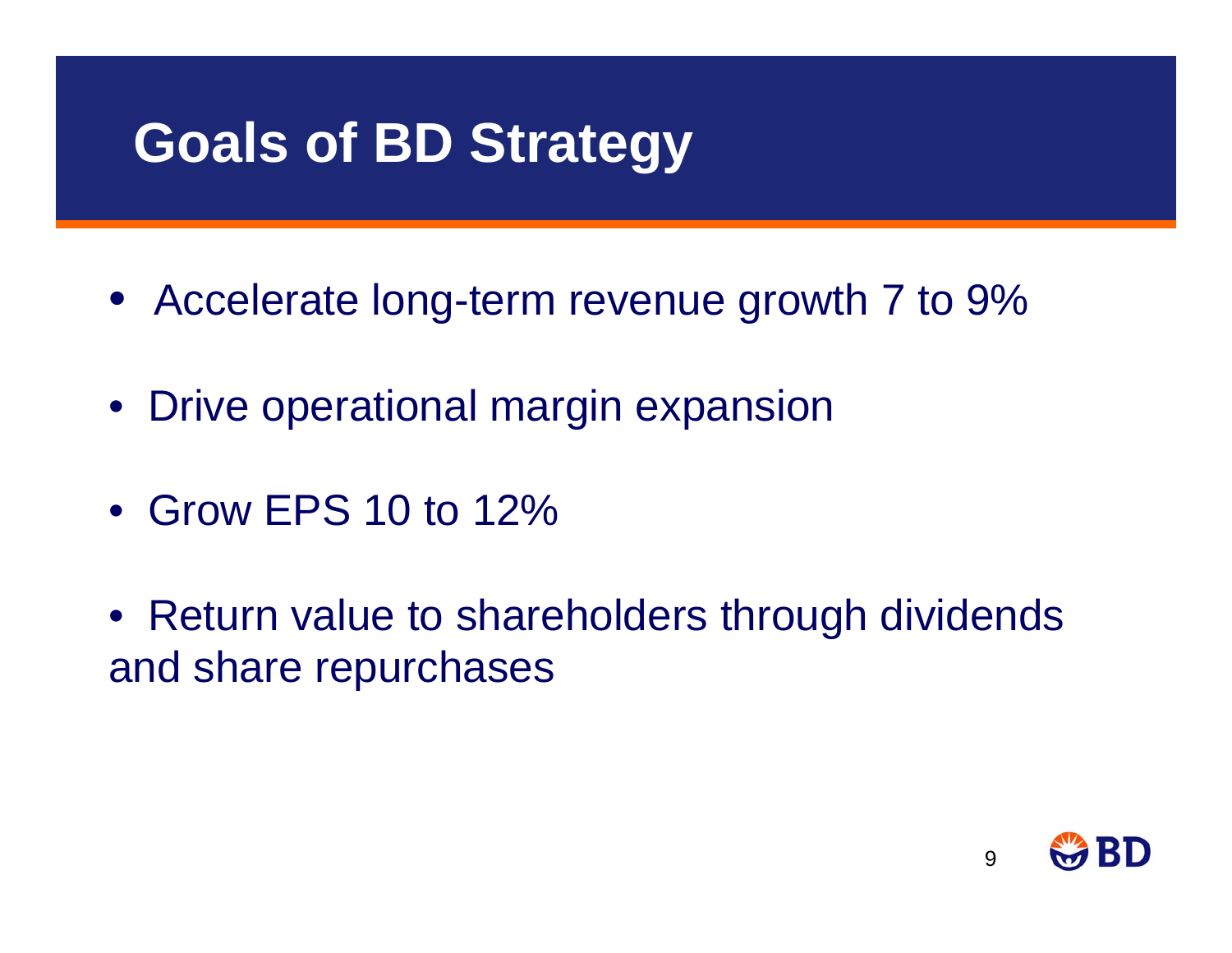#### **FY 2010 Guidance**

| <b>FY 2009</b> | <b>FY 2010</b>       |                      |
|----------------|----------------------|----------------------|
|                | <b>FXN</b><br>Growth | <b>FXN</b><br>Growth |
| <b>Revenue</b> | 5.4%                 | $5 - 6%$             |
| <b>EPS</b>     | 9.7%                 | $7 - 9%$             |

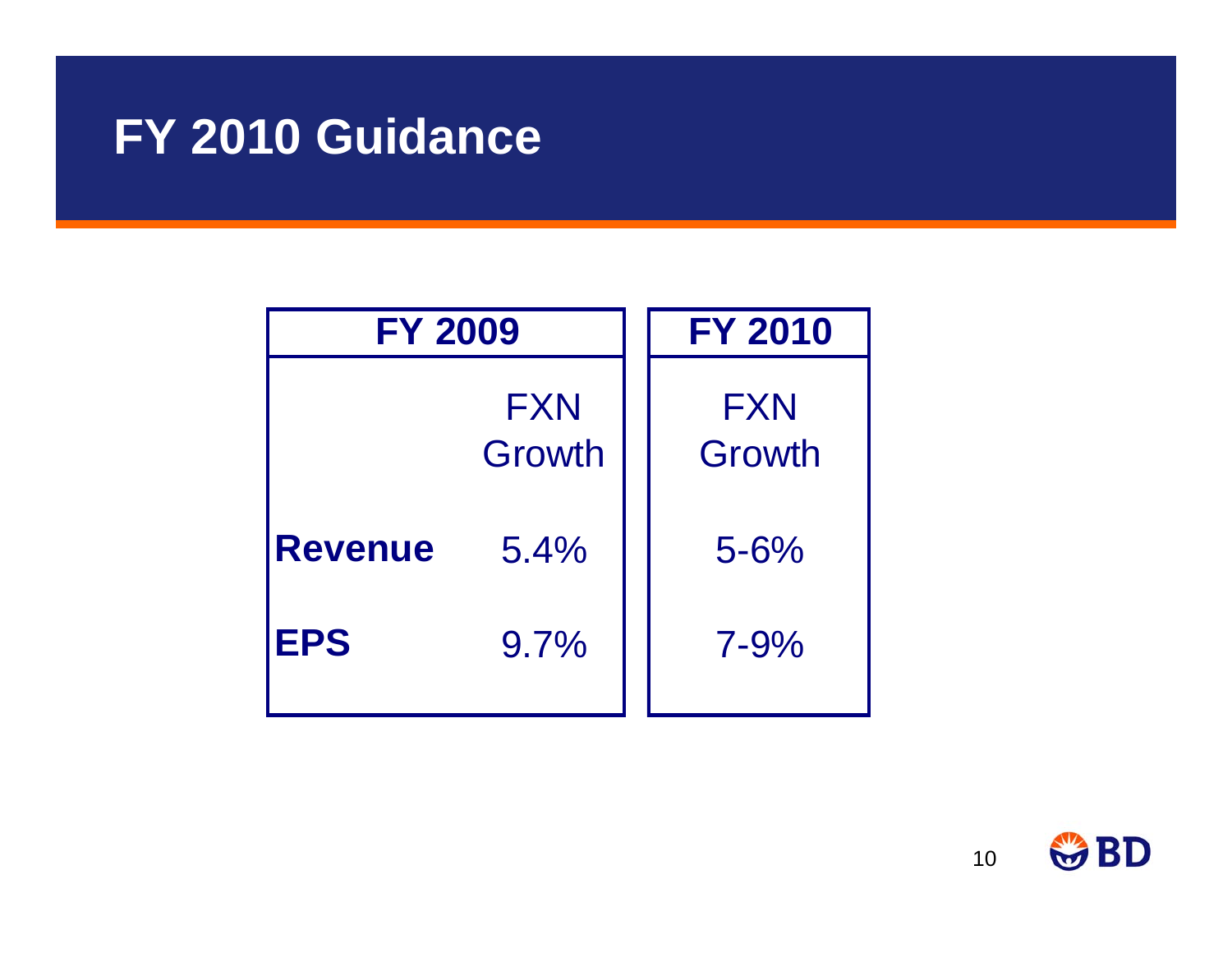#### **Financial Update**

# **David V. Elkins**

Executive Vice President and CFO

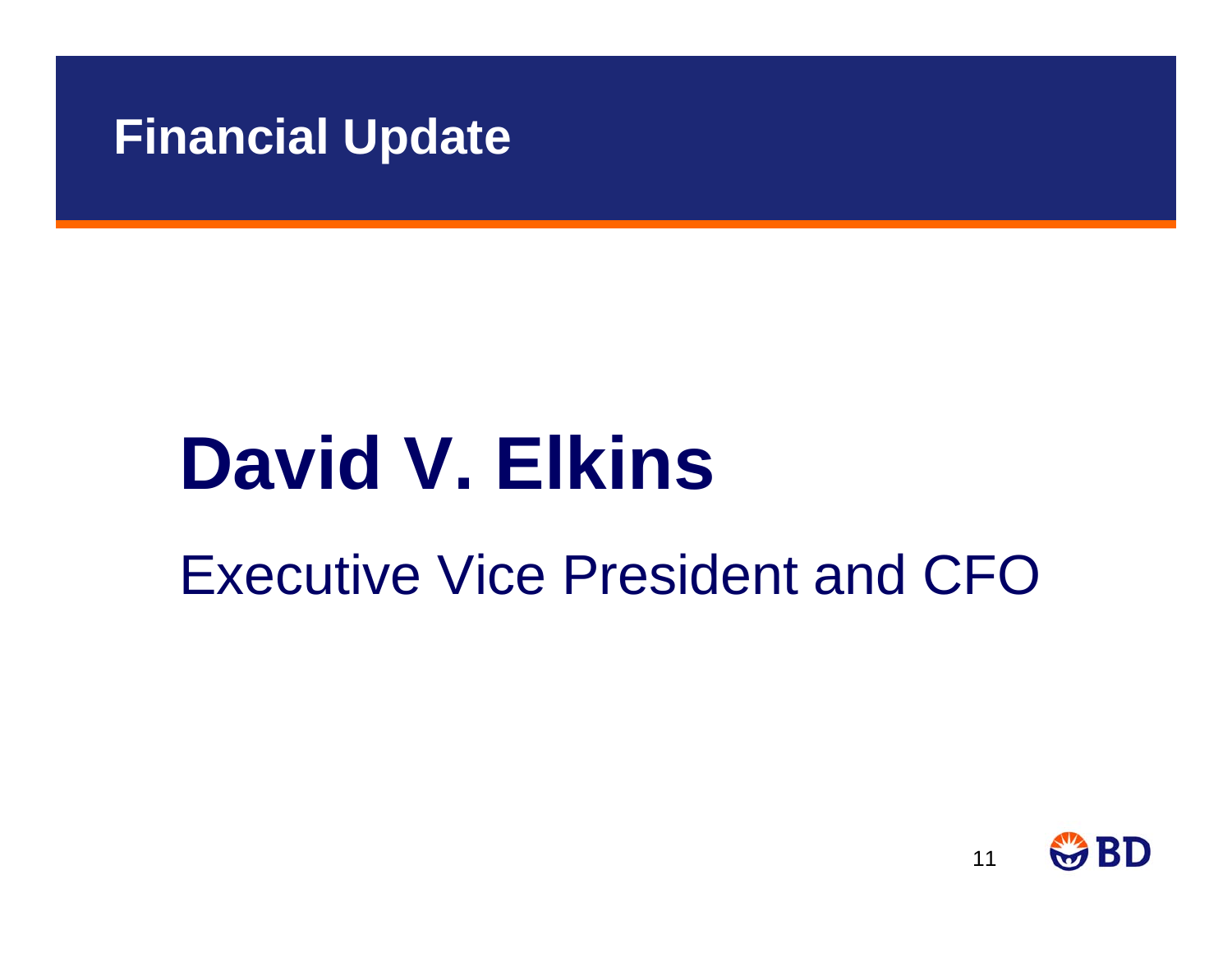### **Q4 FY 2009 Business Highlights**

- $\mathcal{L}_{\mathcal{A}}$  **Fourth quarter revenue** came in **better than expected** at 8.4% FXN, reflecting strong Medical and Diagnostics growth, and \$55 million of flurelated orders
- $\mathcal{L}_{\mathcal{A}}$  Medical revenue driven by **strong performance in Medical Surgical and Pharmaceutical Systems**
- $\mathcal{L}_{\mathcal{A}}$ **Solid Diagnostics revenue growth** driven by Diagnostic Systems, which is also benefiting from flu-related orders
- $\blacksquare$  Biosciences continues to be negatively impacted by **capital funding constraints**
- $\mathcal{L}_{\mathcal{A}}$ **Overall** economic environment stabilizing
- $\mathcal{L}_{\mathcal{A}}$ **Solid improvement in operating margins** due to SSG&A controls
- $\mathcal{L}_{\mathcal{A}}$ Delivered **strong bottom-line growth** in line with guidance

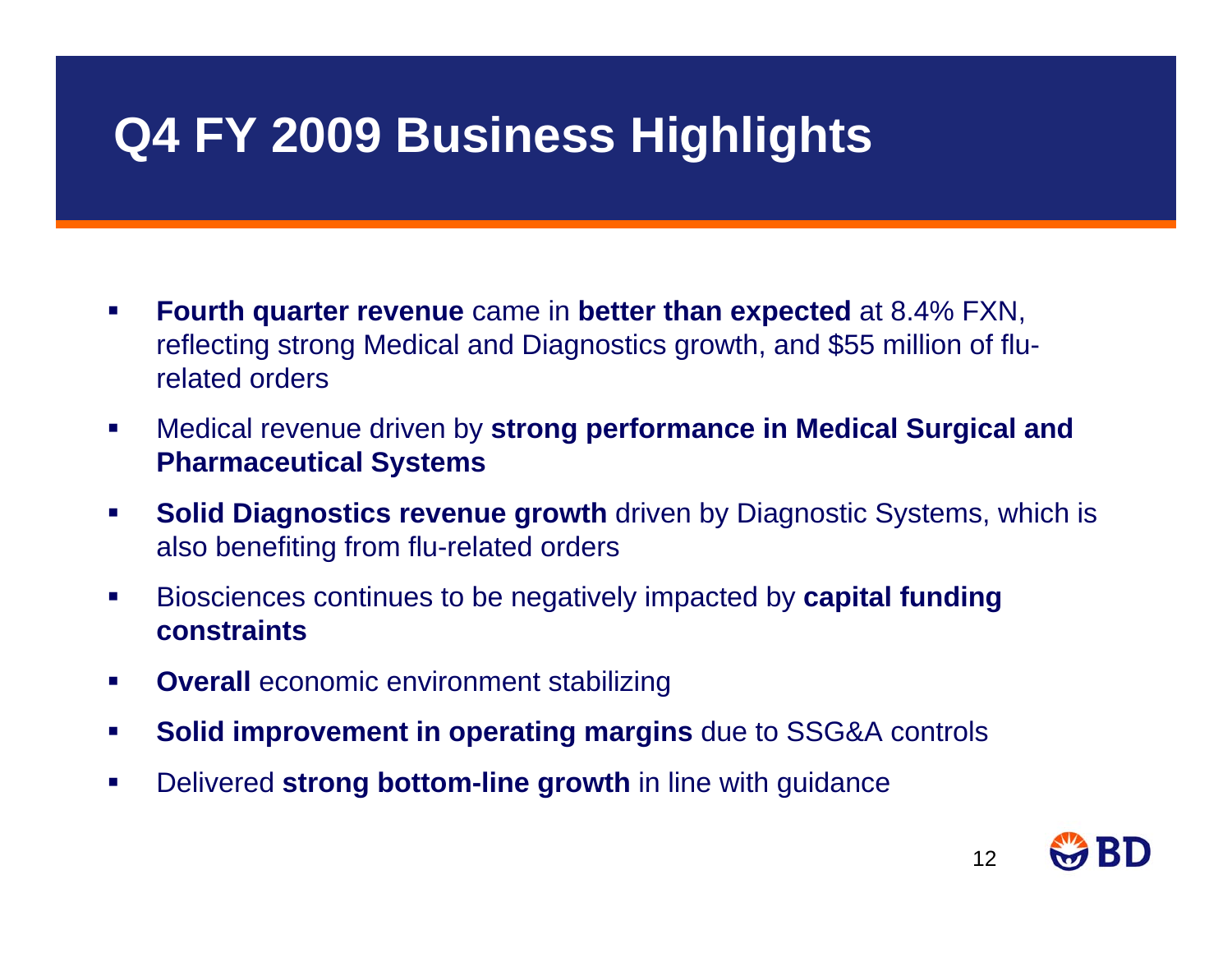### **FY 2009 Financial Highlights**

|                |                       |                 |               |                   |                 |               | <b>July</b>     |               |
|----------------|-----------------------|-----------------|---------------|-------------------|-----------------|---------------|-----------------|---------------|
|                | <b>Fourth Quarter</b> |                 |               | <b>Total Year</b> |                 |               | <b>Guidance</b> |               |
|                |                       | <b>Reported</b> | <b>FXN</b>    | <b>Adjusted</b>   | <b>Adjusted</b> | <b>FXN</b>    | <b>Adjusted</b> | <b>FXN</b>    |
|                | 2009                  | <b>Growth</b>   | <b>Growth</b> | 2009              | <b>Growth</b>   | <b>Growth</b> | <b>Growth</b>   | <b>Growth</b> |
| <b>Revenue</b> | \$1,898               | 4.7%            | 8.4%          | \$7,161           | 1.2%            | 5.4%          | $0 - 1%$        | ~15%          |
| <b>EPS</b>     | \$1.25                | 12.6%           | 17.1%         | \$4.95            | <b>12.0%</b>    | 9.7%          | $$4.92 - $4.96$ |               |
|                |                       |                 |               |                   |                 |               | 11% to 12%      |               |

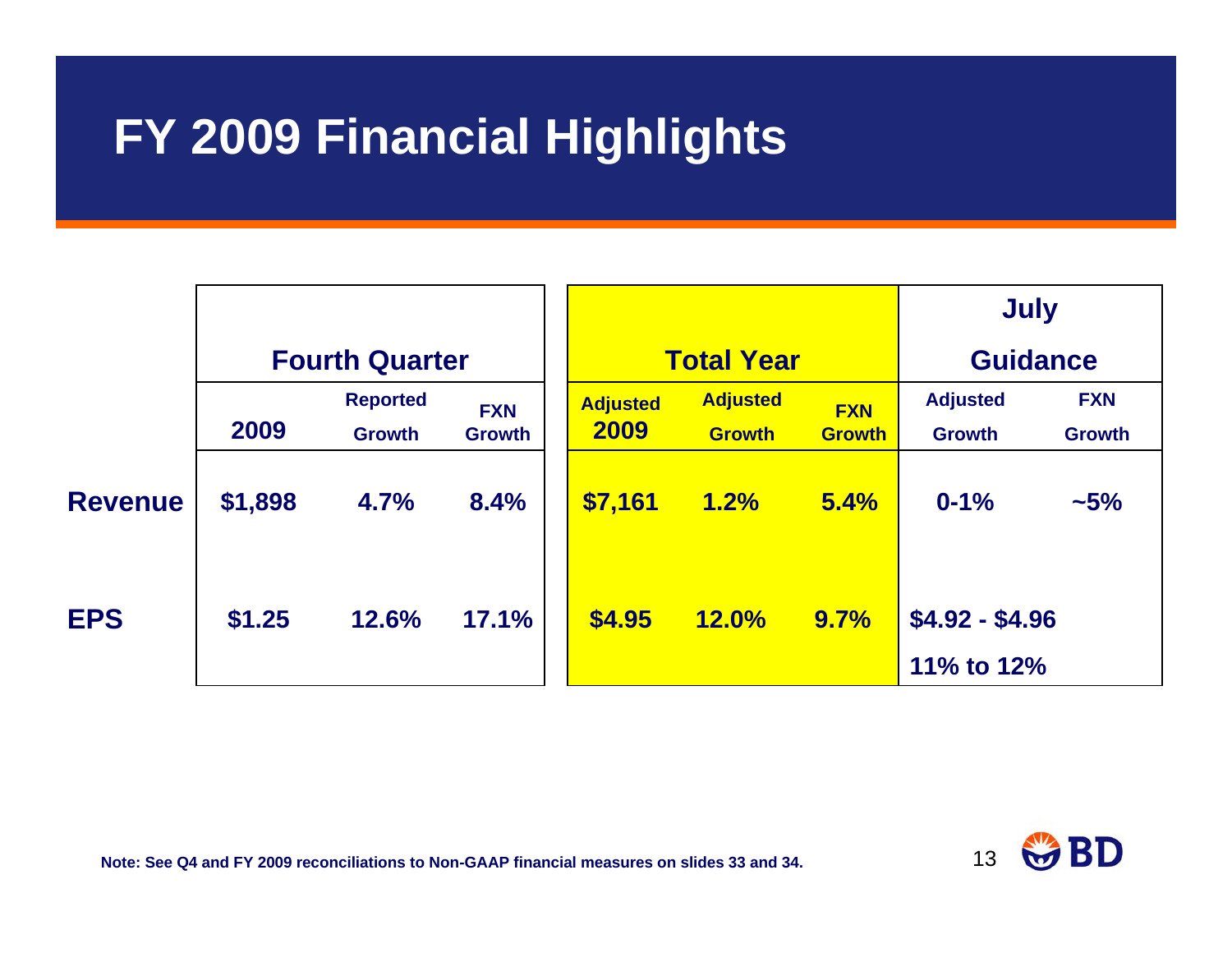#### **FY 2009 Revenue by Segment**

|                      |                | <b>Fourth Quarter</b> |        |               | <b>Total Year</b>          |      |  |
|----------------------|----------------|-----------------------|--------|---------------|----------------------------|------|--|
|                      | $\mathsf{S}$ m | Reported<br>Growth%   | FXN%   | $\mathsf{Sm}$ | <b>Reported</b><br>Growth% | FXN% |  |
| <b>Total Revenue</b> | 1,898          | 4.7                   | 8.4    | 7.161         | 1.2                        | 5.4  |  |
| <b>Medical</b>       | 1,005          | 8.2                   | 13.0   | 3,731         | 0.3                        | 5.7  |  |
| <b>Diagnostics</b>   | 580            | 4.9                   | 7.8    | 2,226         | 3.1                        | 6.8  |  |
| <b>Biosciences</b>   | 312            | $-5.2$                | $-3.8$ | 1,204         | 0.7                        | 1.5  |  |

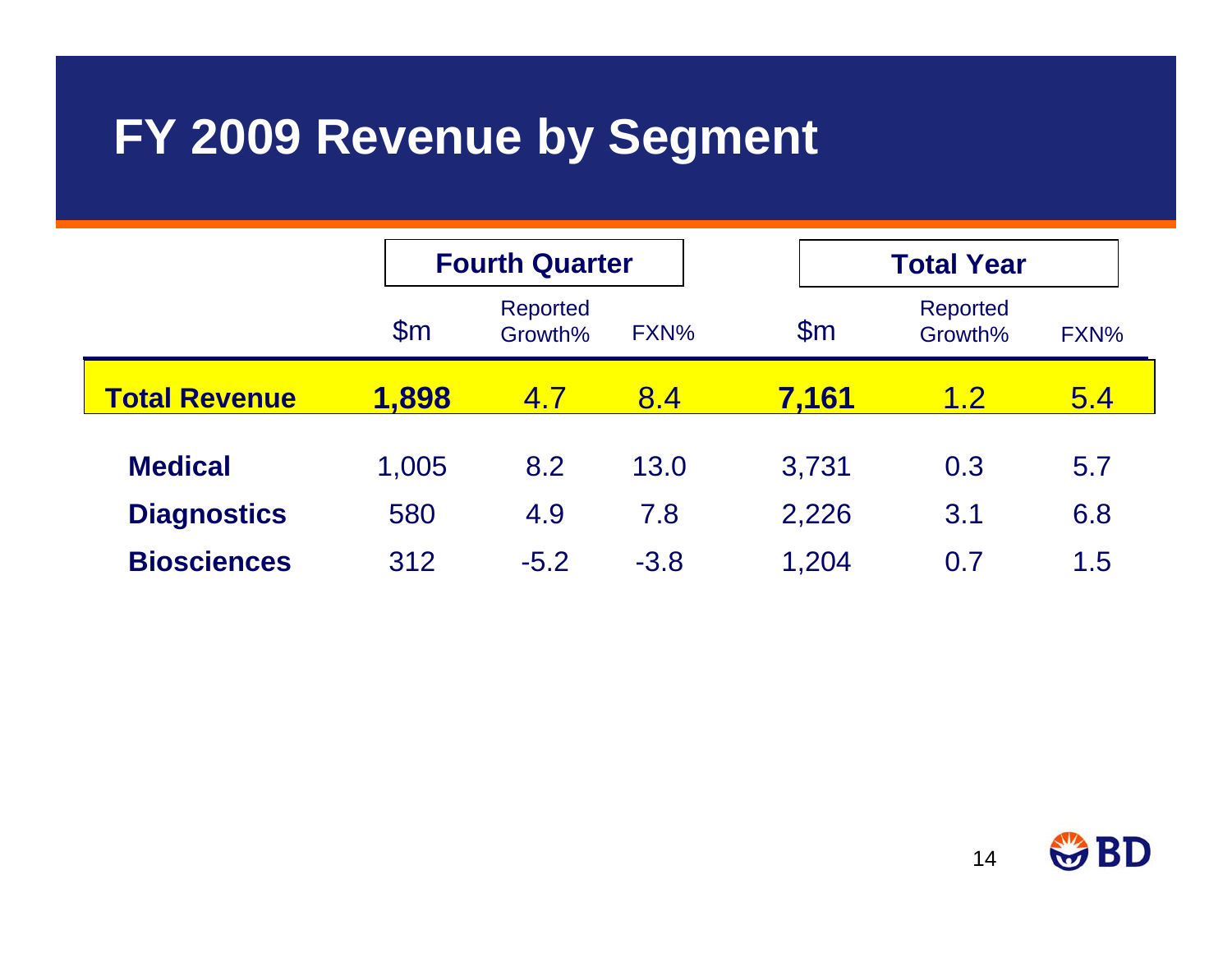#### **FY 2009 U.S. and International Revenue**

|                      |                | <b>Fourth Quarter</b>      |        |  |                | <b>Total Year</b>          |        |
|----------------------|----------------|----------------------------|--------|--|----------------|----------------------------|--------|
|                      | $\mathsf{S}$ m | <b>Reported</b><br>Growth% | FXN%   |  | $\mathsf{S}$ m | <b>Reported</b><br>Growth% | FXN%   |
| <b>Total U.S.</b>    | 840            | 6.0                        | 6.0    |  | 3,205          | 2.8                        | 2.8    |
| <b>Medical</b>       | 411            | 9.7                        | 9.7    |  | 1,578          | 3.5                        | 3.5    |
| <b>Diagnostics</b>   | 305            | 8.7                        | 8.7    |  | 1,178          | 5.0                        | 5.0    |
| <b>Biosciences</b>   | 123            | $-9.9$                     | $-9.9$ |  | 449            | $-4.6$                     | $-4.6$ |
|                      |                |                            |        |  |                |                            |        |
| <b>International</b> | 1,058          | 3.8                        | 10.2   |  | 3,956          | $-0.1$                     | 7.4    |
| <b>Medical</b>       | 595            | 7.1                        | 15.2   |  | 2,153          | $-2.0$                     | 7.2    |
| <b>Diagnostics</b>   | 275            | 1.0                        | 7.0    |  | 1,049          | 1.0                        | 8.9    |
| <b>Biosciences</b>   | 189            | $-1.9$                     | 0.4    |  | 755            | 4.2                        | 5.5    |

15

**Note: International data includes hedge allocation.**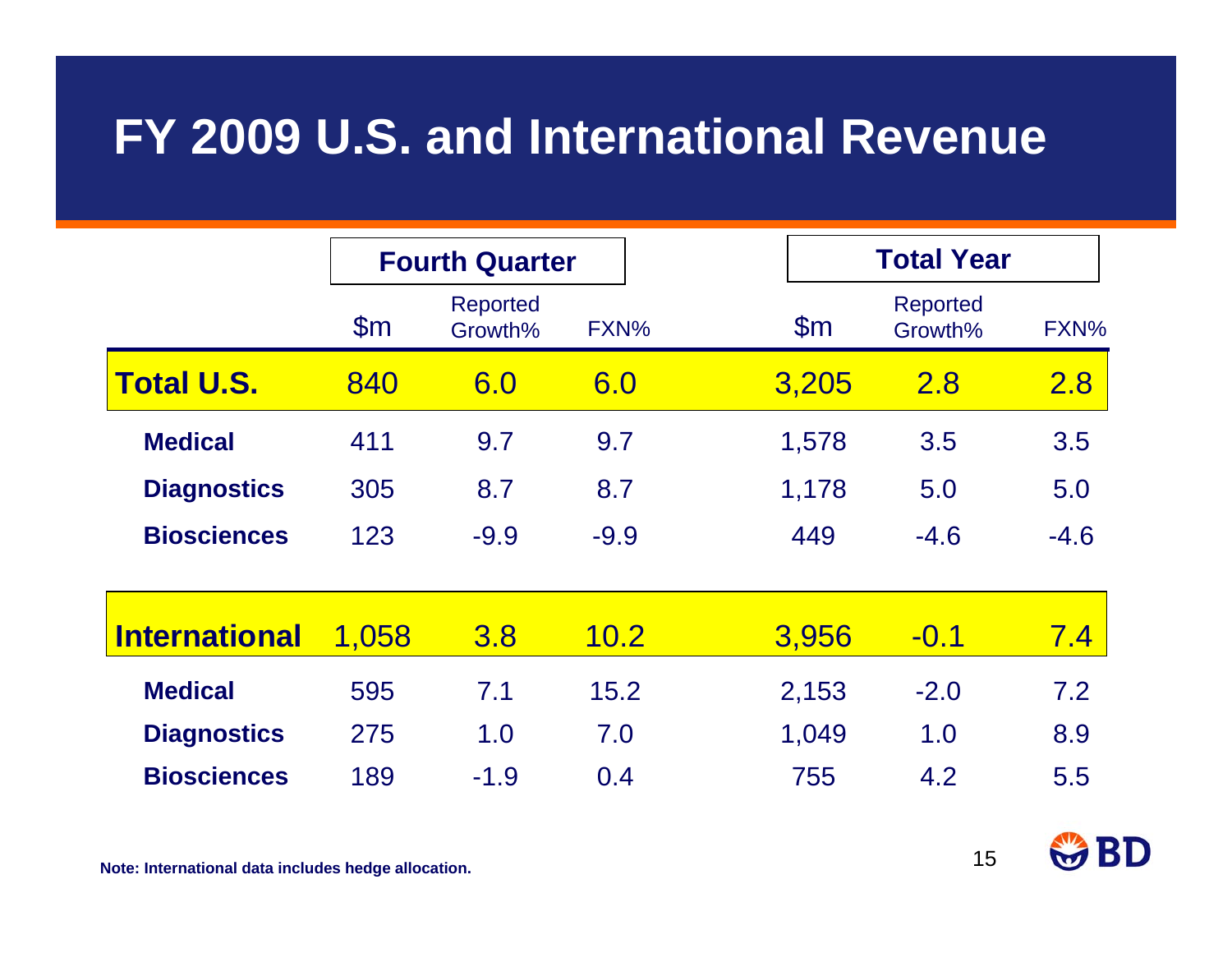#### **FY 2009 Safety Revenue**

|                          |                | <b>Fourth Quarter</b>      |      |                | <b>Total Year</b>   |      |  |  |
|--------------------------|----------------|----------------------------|------|----------------|---------------------|------|--|--|
|                          | $\mathsf{S}$ m | <b>Reported</b><br>Growth% | FXN% | $\mathsf{S}$ m | Reported<br>Growth% | FXN% |  |  |
| <b>Total Safety</b>      | 433            | <b>7.2</b>                 | 10.0 | 1,650          | 5.1                 | 8.6  |  |  |
| <b>US Safety</b>         | 282            | 8.2                        | 8.2  | 1,079          | 4.2                 | 4.2  |  |  |
| <b>Int'l Safety</b>      | 151            | 5.3                        | 13.5 | 571            | 6.9                 | 17.3 |  |  |
| <b>Safety by Segment</b> |                |                            |      |                |                     |      |  |  |
| <b>Medical</b>           | 211            | 10.0                       | 12.1 | 786            | 5.0                 | 7.7  |  |  |
| <b>Diagnostics</b>       | 222            | 4.6                        | 8.1  | 864            | 5.2                 | 9.5  |  |  |

В

16

**Note: International data includes hedge allocation.**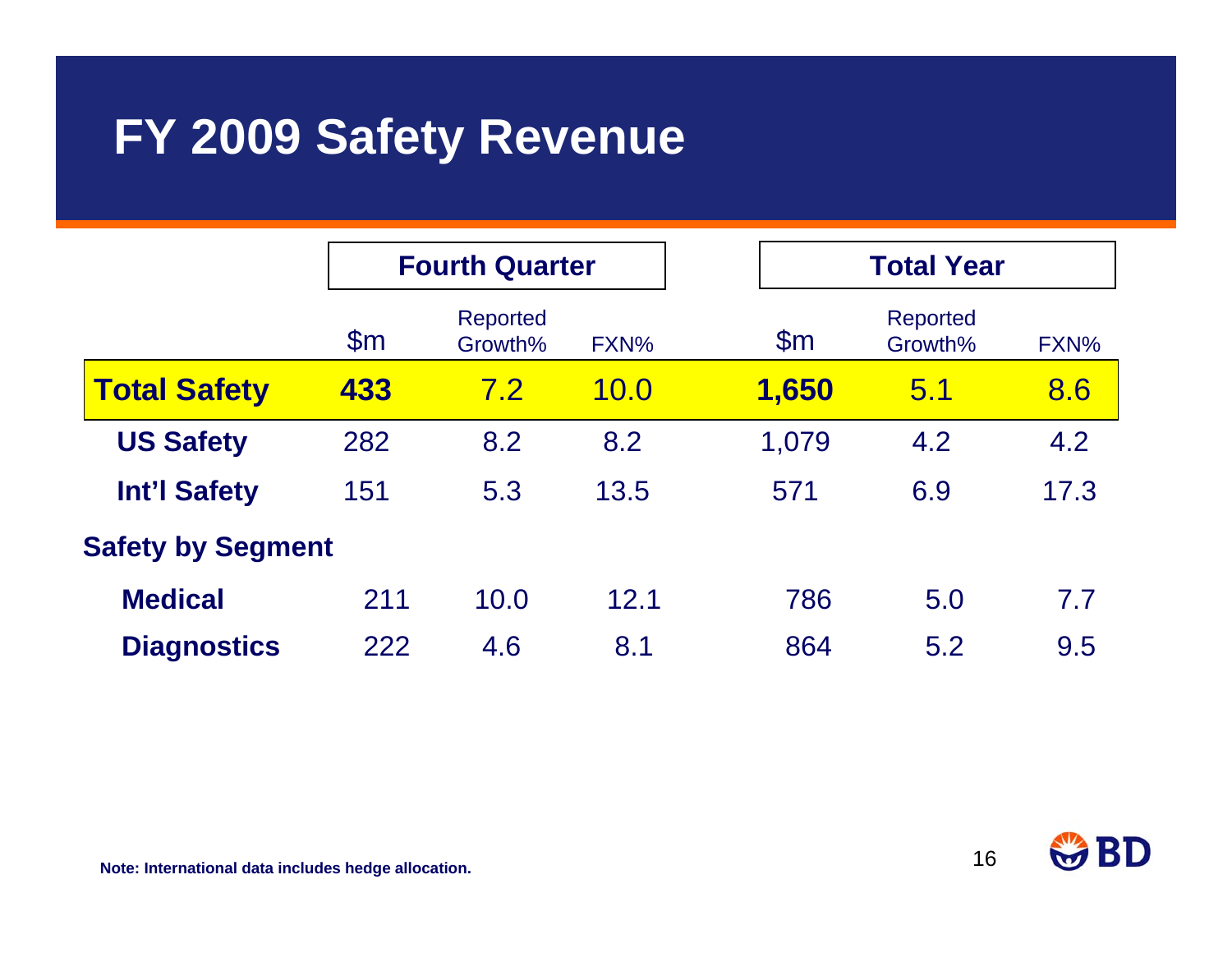#### **Q4 FY 2009 Revenue Growth Year-on-Year**



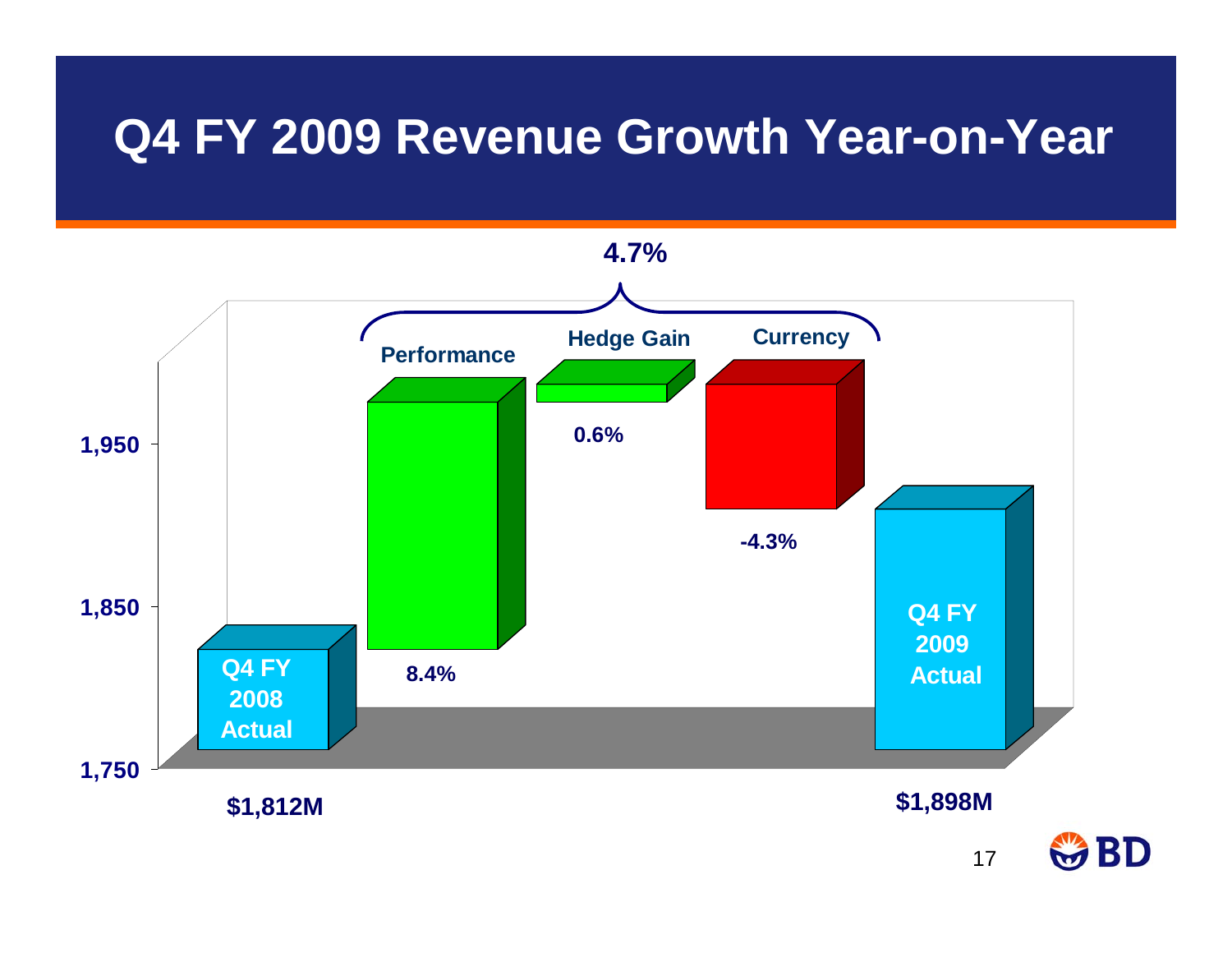#### **Q4 FY 2009 Gross Margin Change Year-on-Year**



**51.4%**

**51.9%**

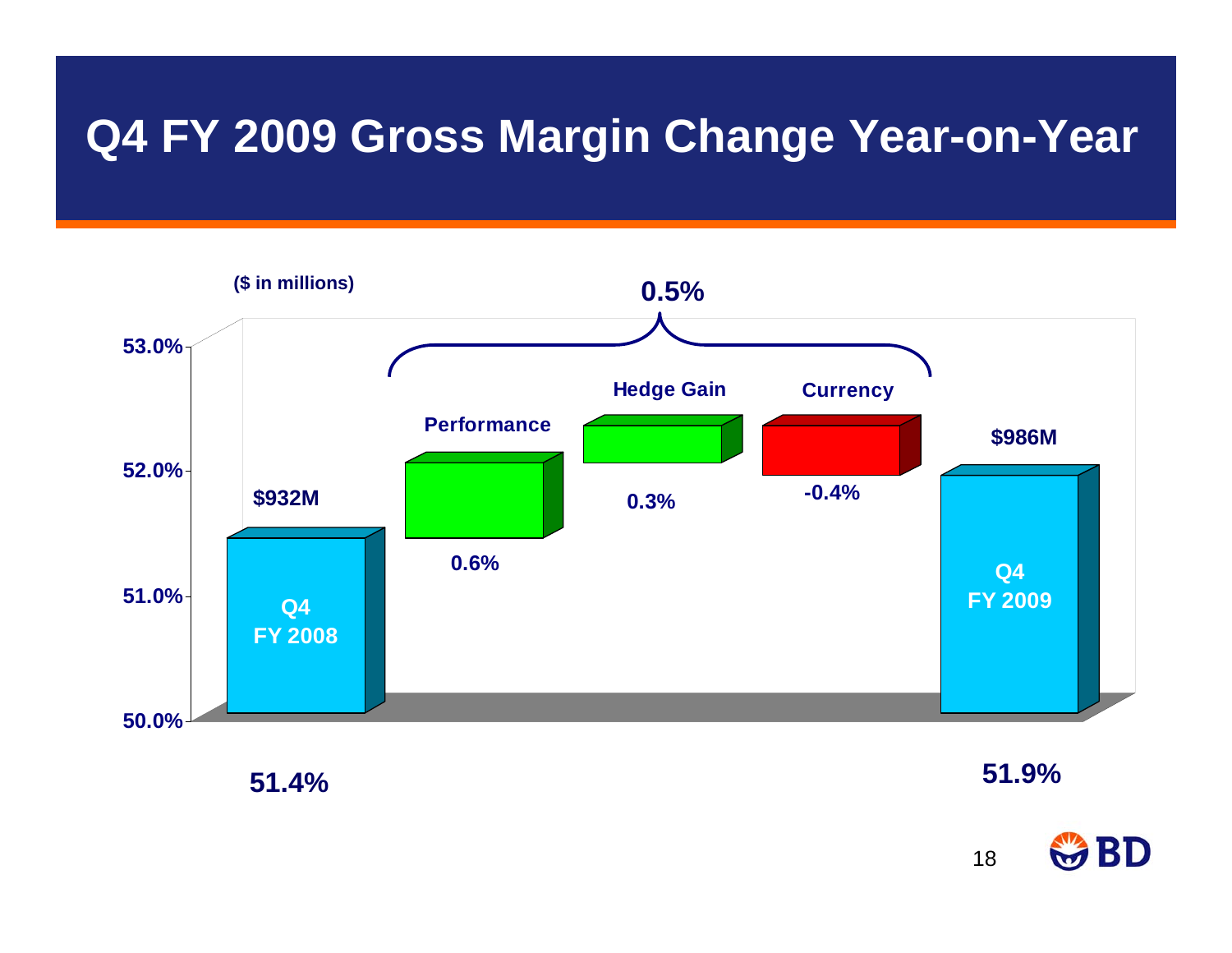#### **Q4 FY 2009 Income Statement**

#### **Favorable (Unfavorable)**

19

BD

M

|                                       | <b>FY 2009</b><br>Q4 | <b>FY 2008</b><br>Q4  | \$ Change      | <b>Reported %</b><br><b>Change</b> | FXN %<br><b>Change</b> |
|---------------------------------------|----------------------|-----------------------|----------------|------------------------------------|------------------------|
| <b>Revenue</b>                        | 1,898                | 1,812                 | 86             | 4.7%                               | 8.4%                   |
| <b>Gross Profit</b><br>% of Sales     | 986<br>51.9%         | 932<br>51.4%          | 54             | 5.8%                               | 9.8%                   |
| SSG&A<br>% of Sales                   | 432<br>22.8%         | 432<br>23.9%          | $\overline{0}$ | $-0.0%$                            | $-3.8%$                |
| R&D<br>% of Sales                     | 114<br>6.0%          | 108<br>6.0%           | (5)            | $-4.9%$                            | $-6.0%$                |
| <b>Operating Income</b><br>% of Sales | 440<br>23.2%         | 391<br>21.6%          | 49             | 12.5%                              | 17.6%                  |
| <b>EPS</b>                            | \$<br>1.25           | $\mathbf{\$}$<br>1.11 | \$0.14         | 12.6%                              | 17.1%<br><b>ATTA</b>   |

Note: See Q4 reconciliation to Non-GAAP financial measures on slide 33.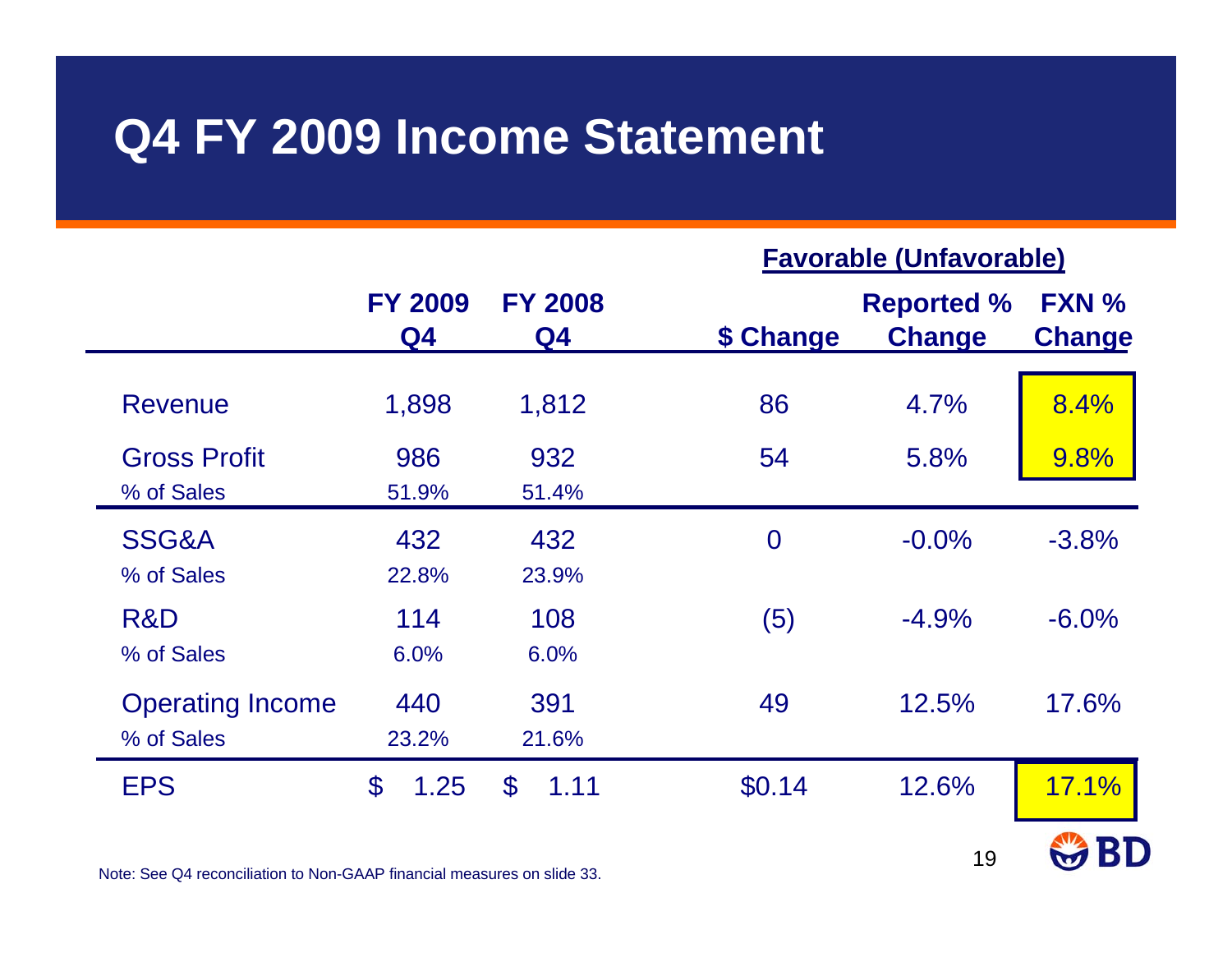#### **FY 2009 Revenue Growth**

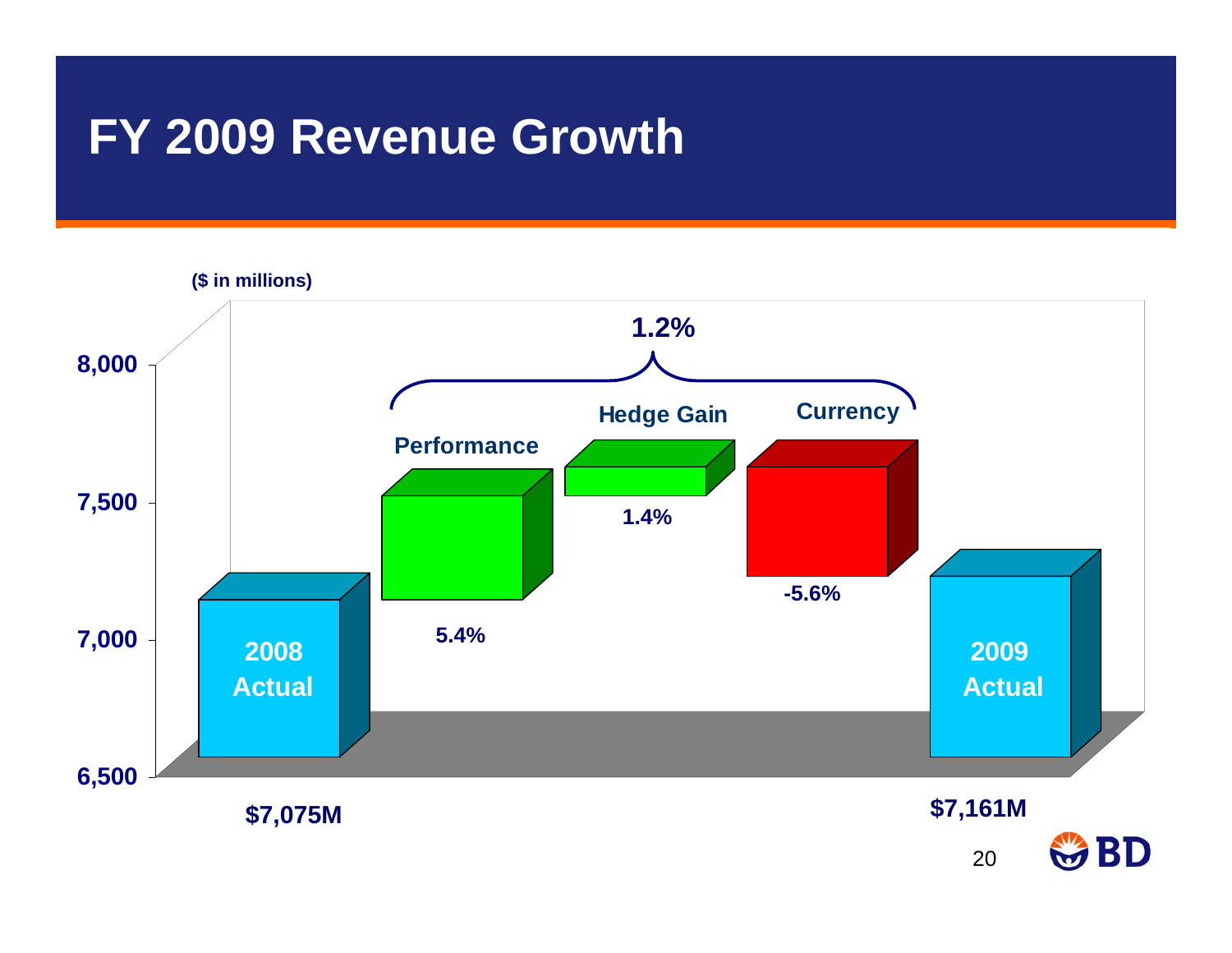#### **FY 2009 Gross Margin**



**51.3%**

**52.6%**

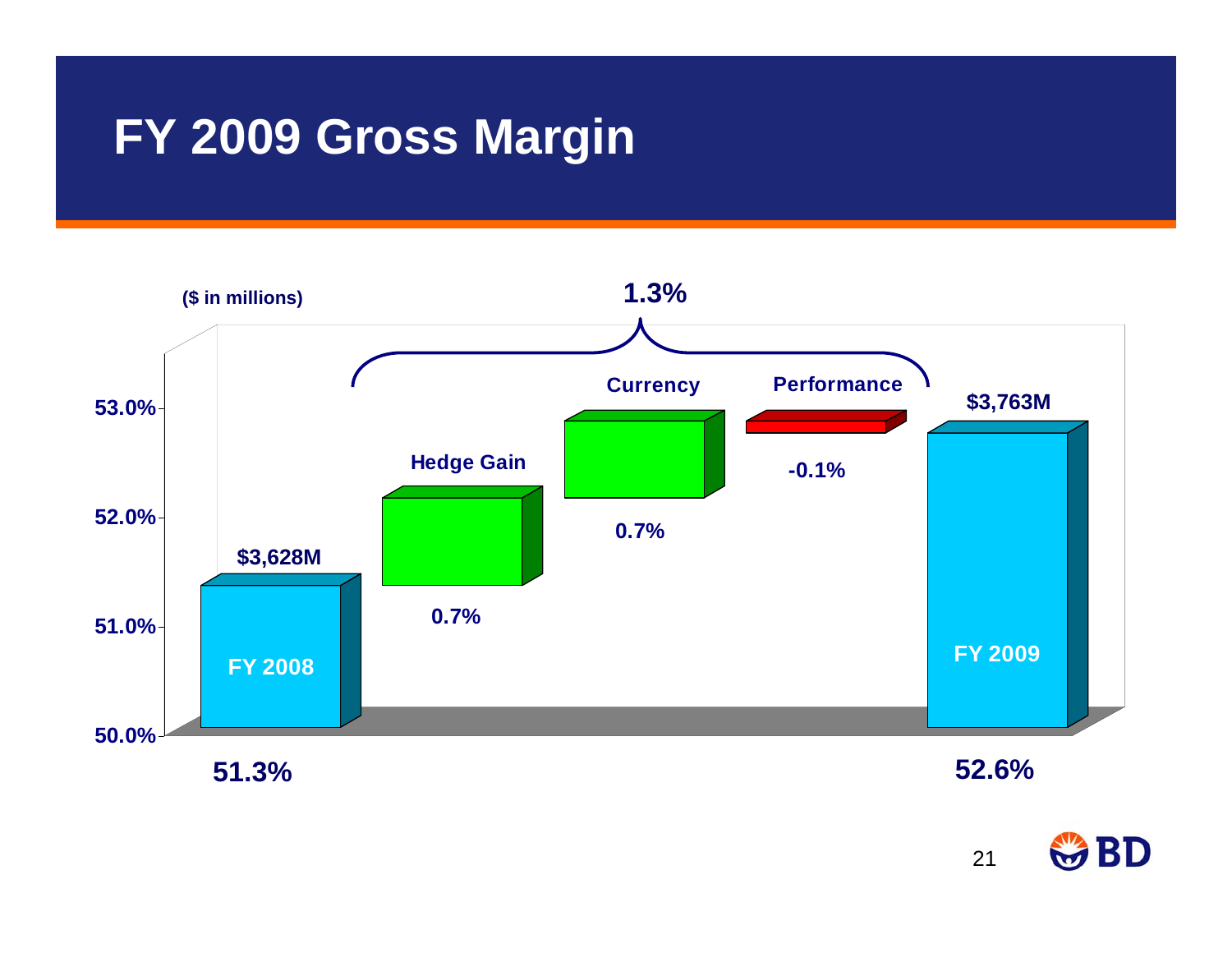#### **FY 2009 Income Statement**

|                                       |                       |                       |           | <b>Favorable (Unfavorable)</b> |               |
|---------------------------------------|-----------------------|-----------------------|-----------|--------------------------------|---------------|
|                                       | <b>Adjusted</b>       |                       |           | <b>Adjusted %</b>              | FXN %         |
|                                       | <b>FY 2009</b>        | <b>FY 2008</b>        | \$ Change | <b>Change</b>                  | <b>Change</b> |
| Revenue                               | 7,161                 | 7,075                 | 86        | 1.2%                           | 5.4%          |
| <b>Gross Profit</b><br>% of Sales     | 3,763<br>52.6%        | 3,628<br>51.3%        | 135       | 3.7%                           | 5.2%          |
| SSG&A<br>% of Sales                   | 1,660<br>23.2%        | 1,696<br>24.0%        | 36        | 2.1%                           | $-2.9%$       |
| R&D<br>% of Sales                     | 408<br>5.7%           | 396<br>5.6%           | (12)      | $-3.2%$                        | $-5.0%$       |
| <b>Operating Income</b><br>% of Sales | 1,695<br>23.7%        | 1,537<br>21.7%        | 158       | 10.3%                          | 7.8%          |
| <b>EPS</b>                            | $\mathcal{S}$<br>4.95 | $\mathbf{\$}$<br>4.42 | \$0.53    | 12.0%                          | 9.7%          |



22

Note: See FY 2009 reconciliation to Non-GAAP financial measures on slide 34.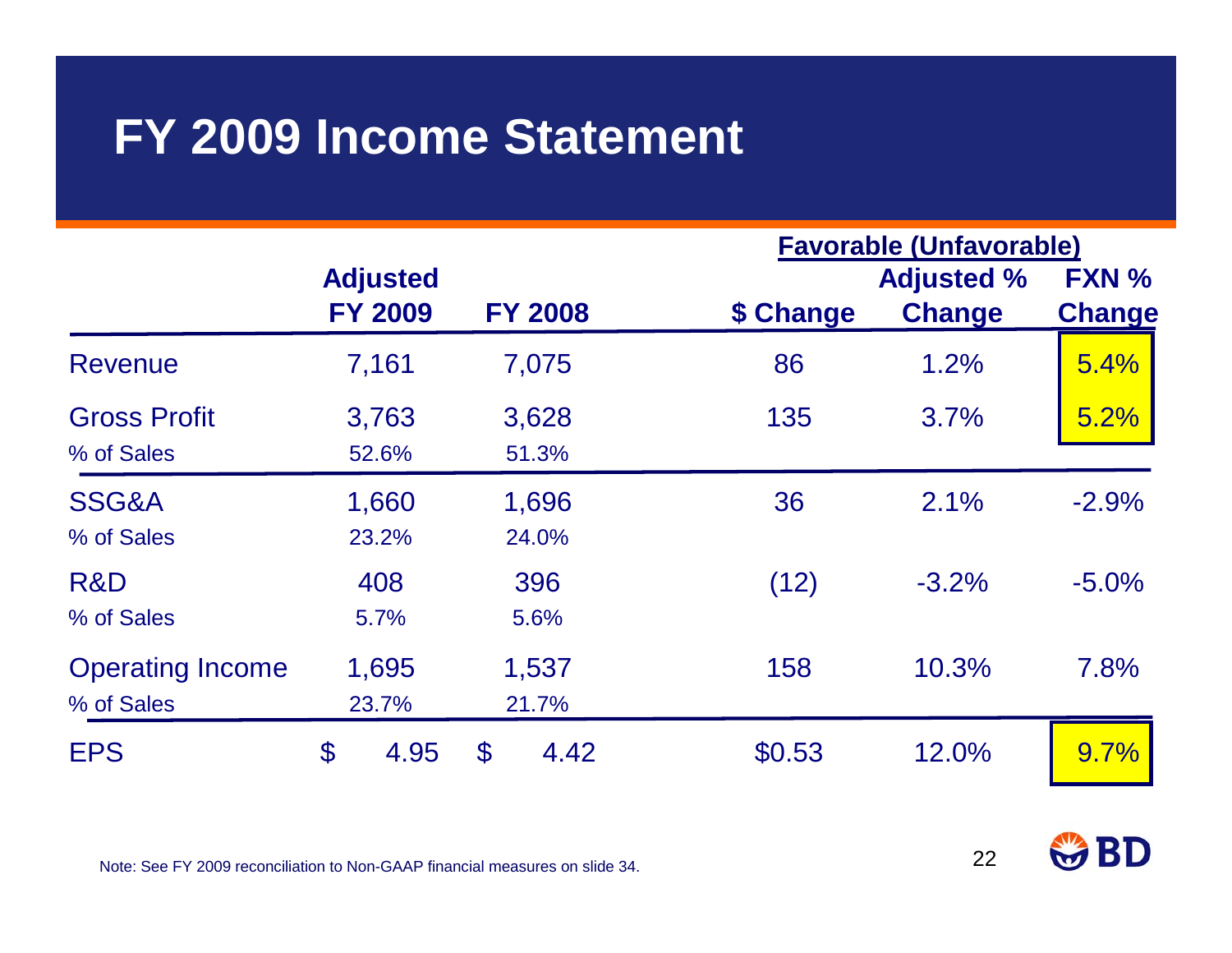#### **FY 2009 Margins**

|                             |                    | <b>Adjusted</b>    |                    |
|-----------------------------|--------------------|--------------------|--------------------|
|                             | <b>FY 2008</b>     | <b>FY 2009</b>     | July 2009 Guidance |
| <b>Gross Profit</b>         | 51.3%              | 52.6%              | 52.5% to 53.0%     |
| <b>SSG&amp;A</b>            | 24.0%              | 23.2%              | 23.0% to 23.3%     |
| R&D                         | 5.6%               | 5.7%               | 5.6% to 5.8%       |
| <b>Operating Income</b>     | 21.7%              | 23.7%              | 23.5% to 24.0%     |
|                             |                    |                    |                    |
| <b>Operating Cash Flow</b>  | \$1.7 <sub>b</sub> | \$1.7 <sub>b</sub> | ~51.6 b            |
| <b>Capital Expenditures</b> | \$602m             | \$591m             | \$600m             |
| <b>Share Repurchase</b>     | \$450m             | \$550m             | \$450m             |

23

Note: See FY 2009 reconciliation to Non-GAAP financial measures on slide 34.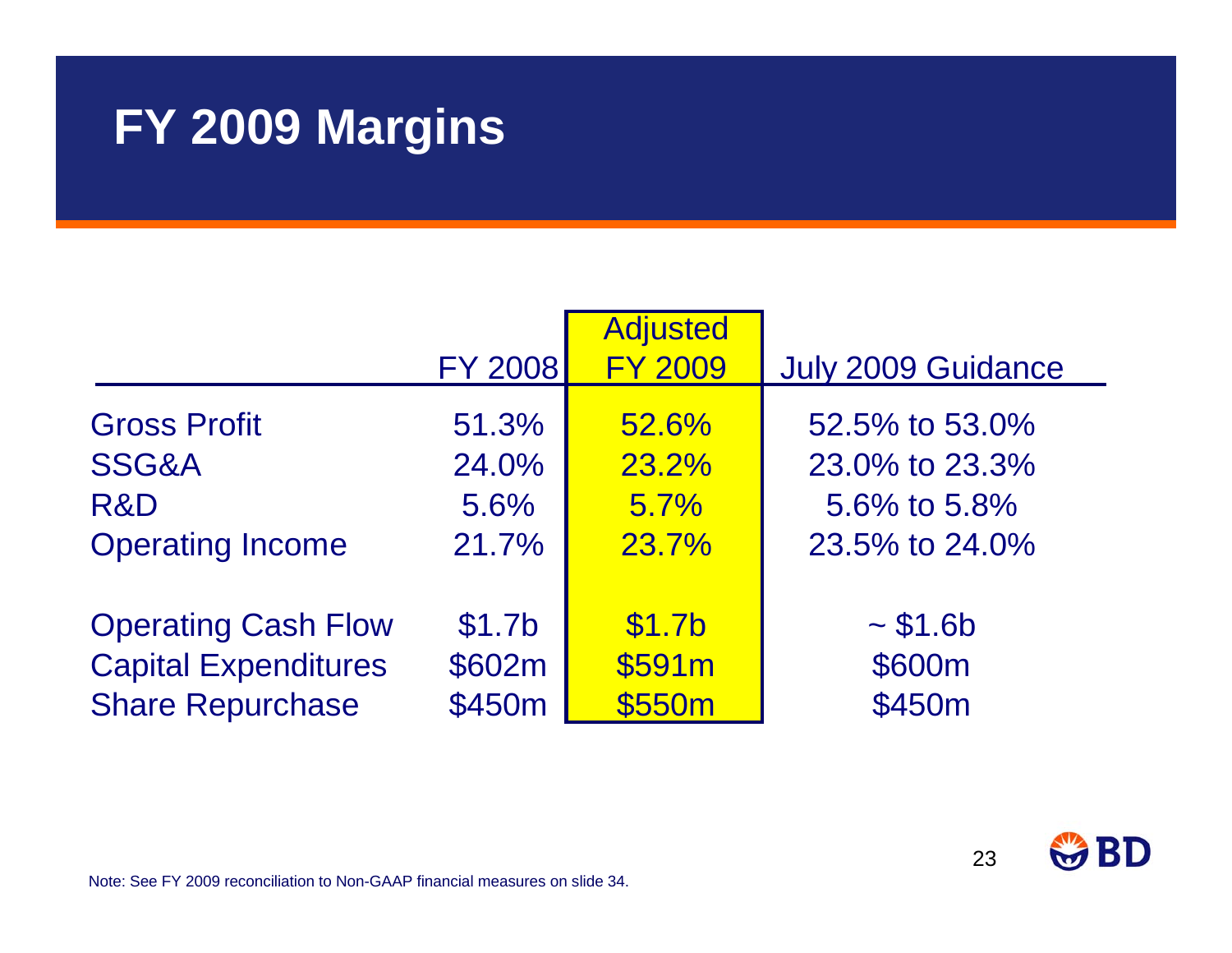#### **FY 2009 Summary**

- $\mathcal{L}_{\mathcal{A}}$  **Solid revenue growth of 5.4% driven by:**
	- $\checkmark$  Strong safety growth of 9%
	- $\checkmark$  International revenue growth of 7%
	- $\checkmark$  Solid Medical growth of 6%
	- $\checkmark$  Diagnostics growth of 7%
- $\mathcal{L}_{\mathcal{A}}$  **Disciplined expense management** drove a 50 basis point improvement in operating margin at constant currency
- $\mathcal{L}_{\mathcal{A}}$ Continued to invest in **strategic growth opportunities**
- $\mathcal{L}_{\mathcal{A}}$  Underlying **EPS growth was at the high end of initial guidance** of 8-10%
- 24**9th straight year** of meeting or exceeding our objectives

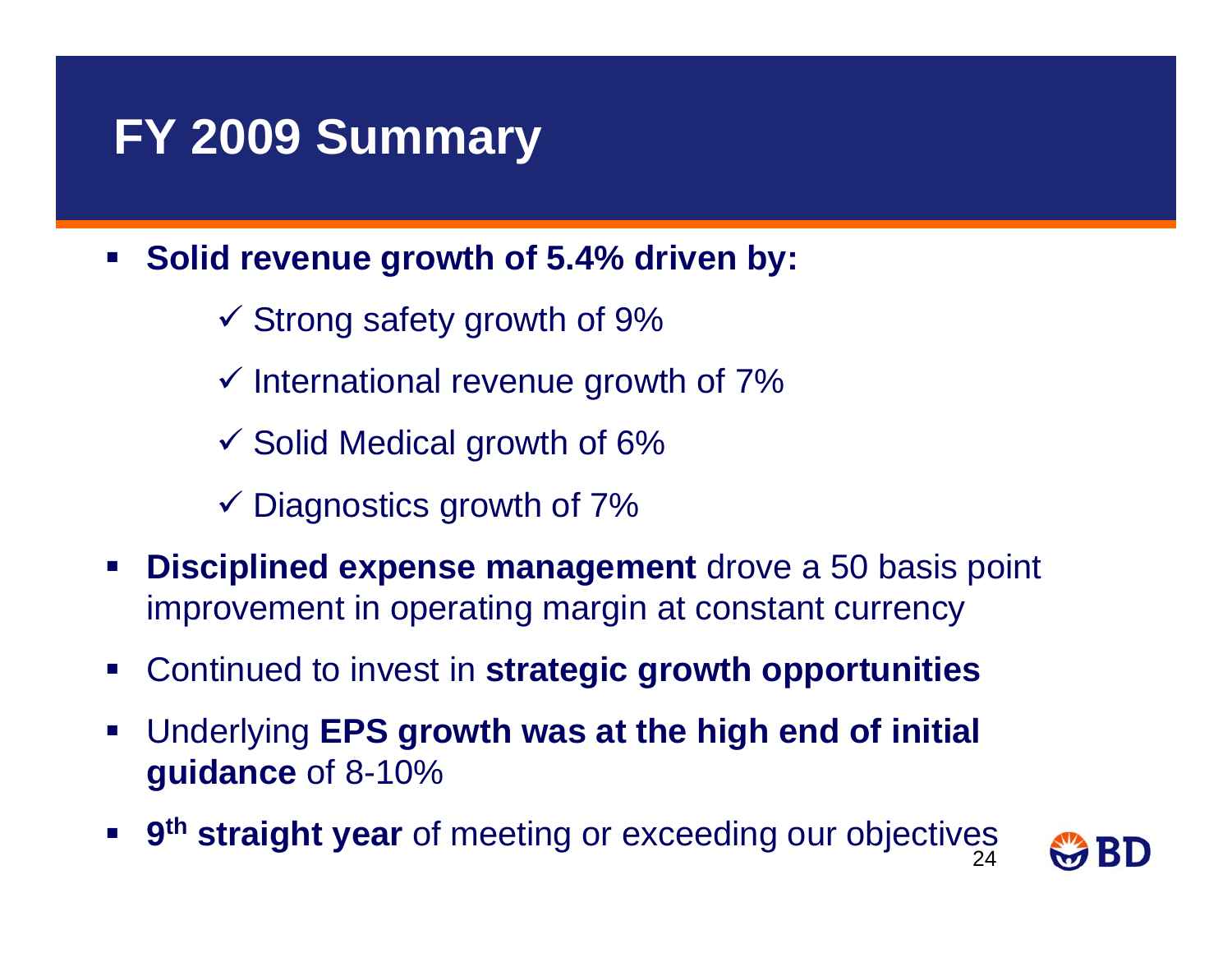#### **FY 2010 Guidance**

|                                                                                                                       | <b>FY 2008</b>                                         | <b>Adjusted</b><br><b>FY 2009</b>             | FY 2010 Guidance                                                                                    |
|-----------------------------------------------------------------------------------------------------------------------|--------------------------------------------------------|-----------------------------------------------|-----------------------------------------------------------------------------------------------------|
| <b>Revenue</b>                                                                                                        | \$7,075                                                | \$7,161                                       | ~6% Reported<br>5-6% FXN                                                                            |
| <b>EPS</b>                                                                                                            | \$4.42                                                 | \$4.95                                        | 1-3% Adjusted<br>7-9% Adjusted FXN                                                                  |
| <b>Gross Profit</b><br>SSG&A<br>R&D<br><b>Operating Income</b><br><b>Tax Rate</b>                                     | 51.3%<br>24.0%<br>5.6%<br><b>21.7%</b><br><b>27.5%</b> | 52.6%<br>23.2%<br>5.7%<br>23.7%<br>27.5%      | $51.1\% - 51.3\%$<br>$22.7\% - 23.0\%$<br>$5.6\% - 5.7\%$<br>$22.5\% - 22.7\%$<br>$27.0\% - 27.5\%$ |
| <b>Operating Cash Flow</b><br><b>Capital Expenditures</b><br><b>Share Repurchase</b><br><b>Average Diluted Shares</b> | \$1.7 <sub>b</sub><br>\$602m<br>\$450m<br>253          | \$1.7 <sub>b</sub><br>\$591m<br>\$550m<br>247 | \$1.7 <sub>b</sub><br>$$550 - $575m$<br>~1.5450m<br>241-243                                         |

25

**BD** 

Note: See FY 2009 reconciliation to Non-GAAP financial measures on slide 34.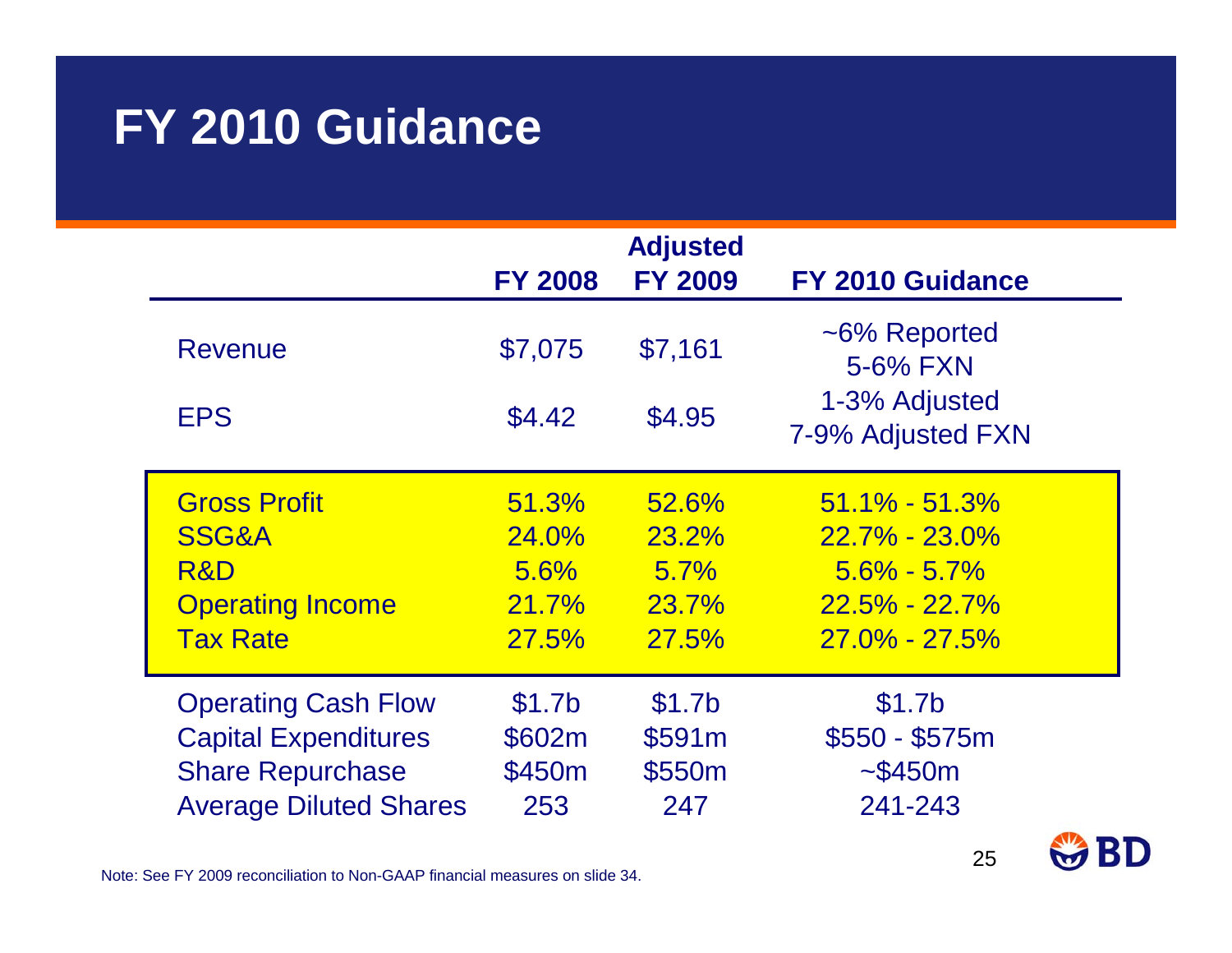#### **FY 2010 Guidance**

# **Vincent A. Forlenza**

President

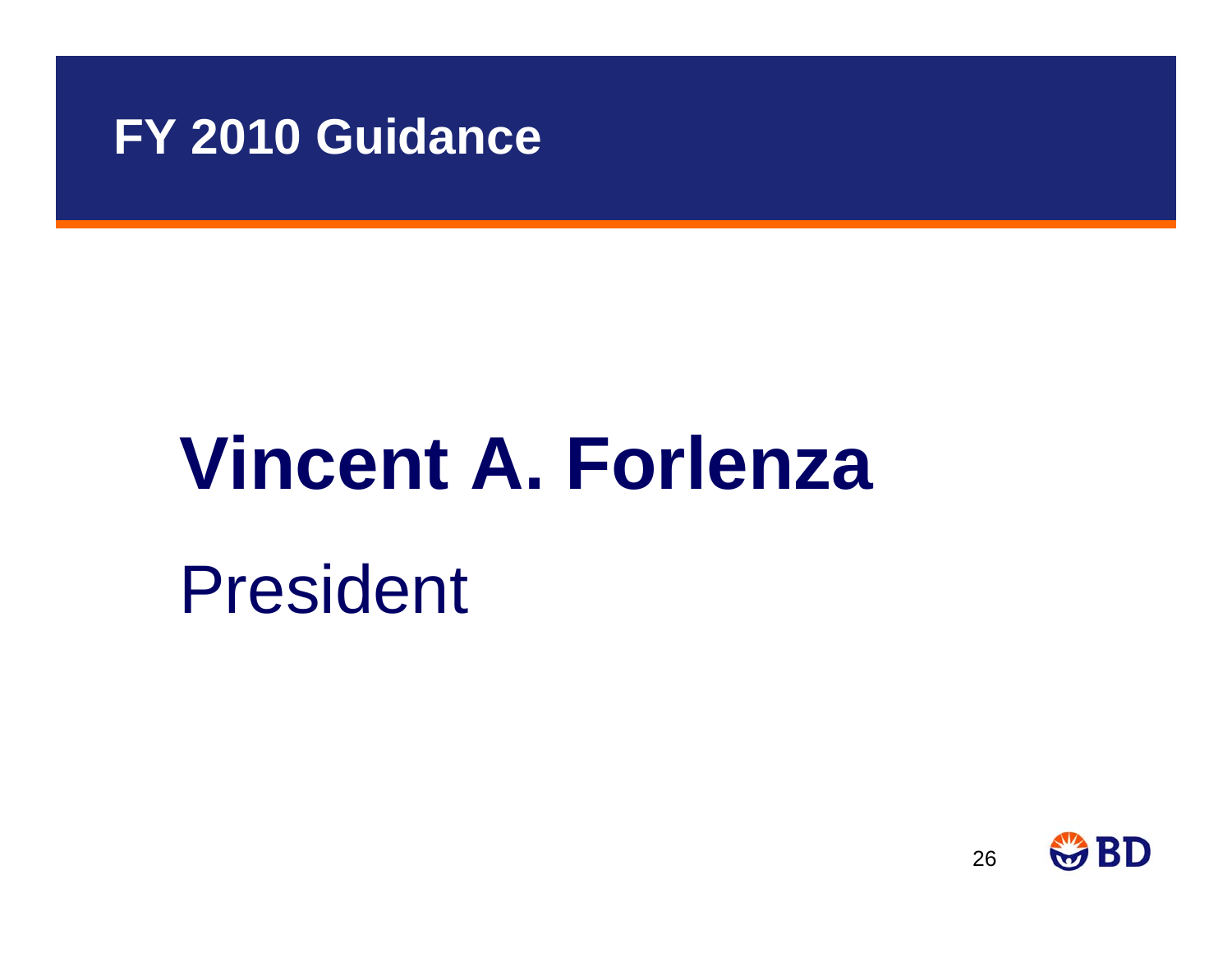#### **FY 2010 Revenue Guidance**

|                    | <b>FY 2009</b>             |             | <b>FY 2010</b>             |             |  |
|--------------------|----------------------------|-------------|----------------------------|-------------|--|
| <b>BDX Revenue</b> | <b>Reported</b><br>Growth% | <b>FXN%</b> | <b>Reported</b><br>Growth% | <b>FXN%</b> |  |
| <b>IBDX</b>        | $1.2\%$                    | 5.4%        | $\sim 6\%$                 | $5 - 6\%$   |  |

| <b>Safety Revenue</b> |               |         |                    |            |
|-----------------------|---------------|---------|--------------------|------------|
| <b>U.S. Safety</b>    | $4.2\%$       | $4.2\%$ | $\sim 7\%$         | $\sim 7\%$ |
| <b>International</b>  |               |         |                    |            |
| <b>Safety</b>         | $6.9\%$ 17.3% |         | $15 - 16\%$ 12-13% |            |

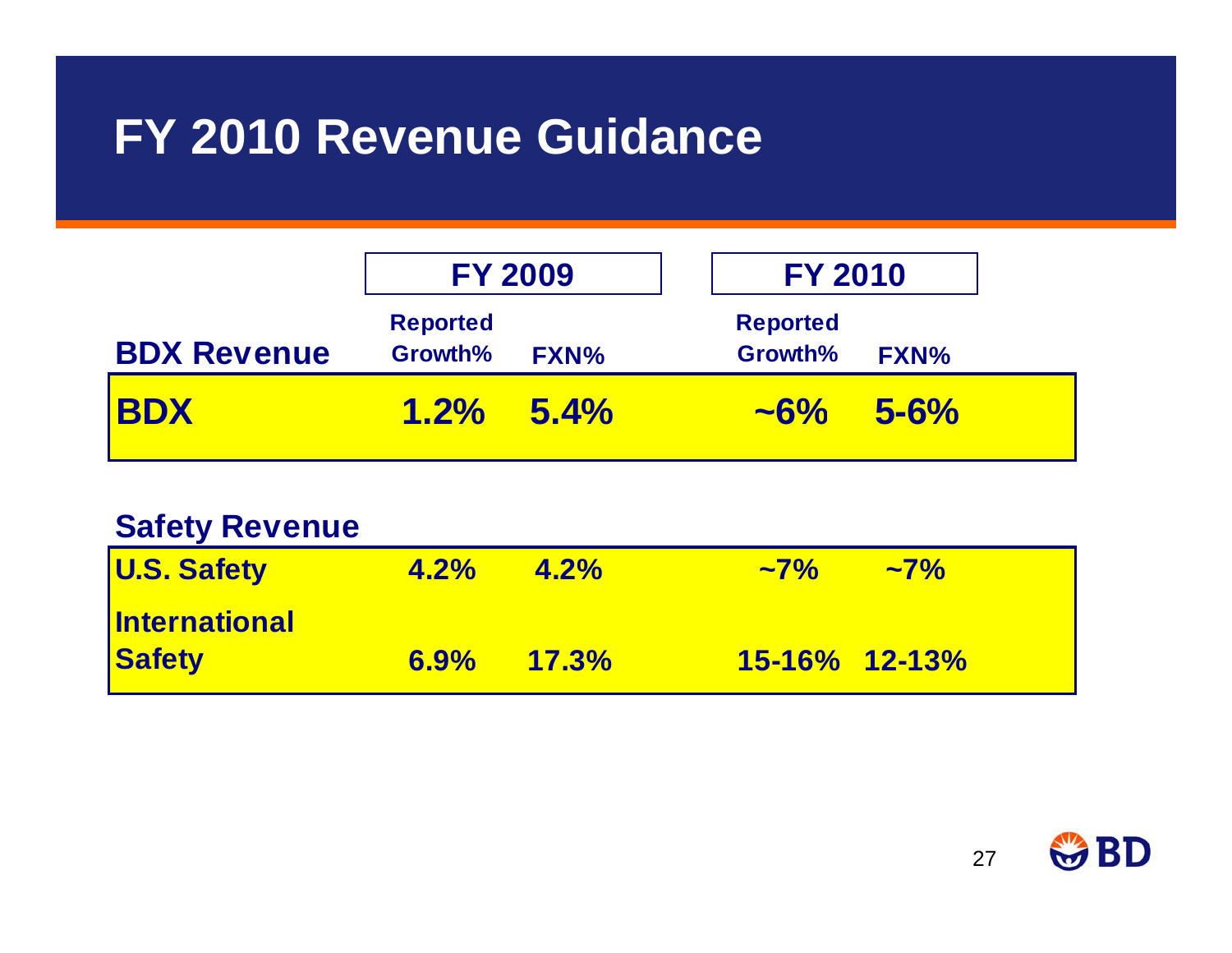#### **FY 2010 Revenue Guidance – BD Medical**

|                   | <b>FY 2009</b>             |             | <b>FY 2010</b>             |             |  |
|-------------------|----------------------------|-------------|----------------------------|-------------|--|
|                   | <b>Reported</b><br>Growth% | <b>FXN%</b> | <b>Reported</b><br>Growth% | <b>FXN%</b> |  |
| <b>BD Medical</b> | $0.3\%$                    | 5.7%        | $\sim 6\%$                 | $5 - 6%$    |  |

- **WW Safety**
- **Diabetes Care: WW Expansion**
- **Pandemic Supplies for Vaccination**
- **Pharmaceutical Systems**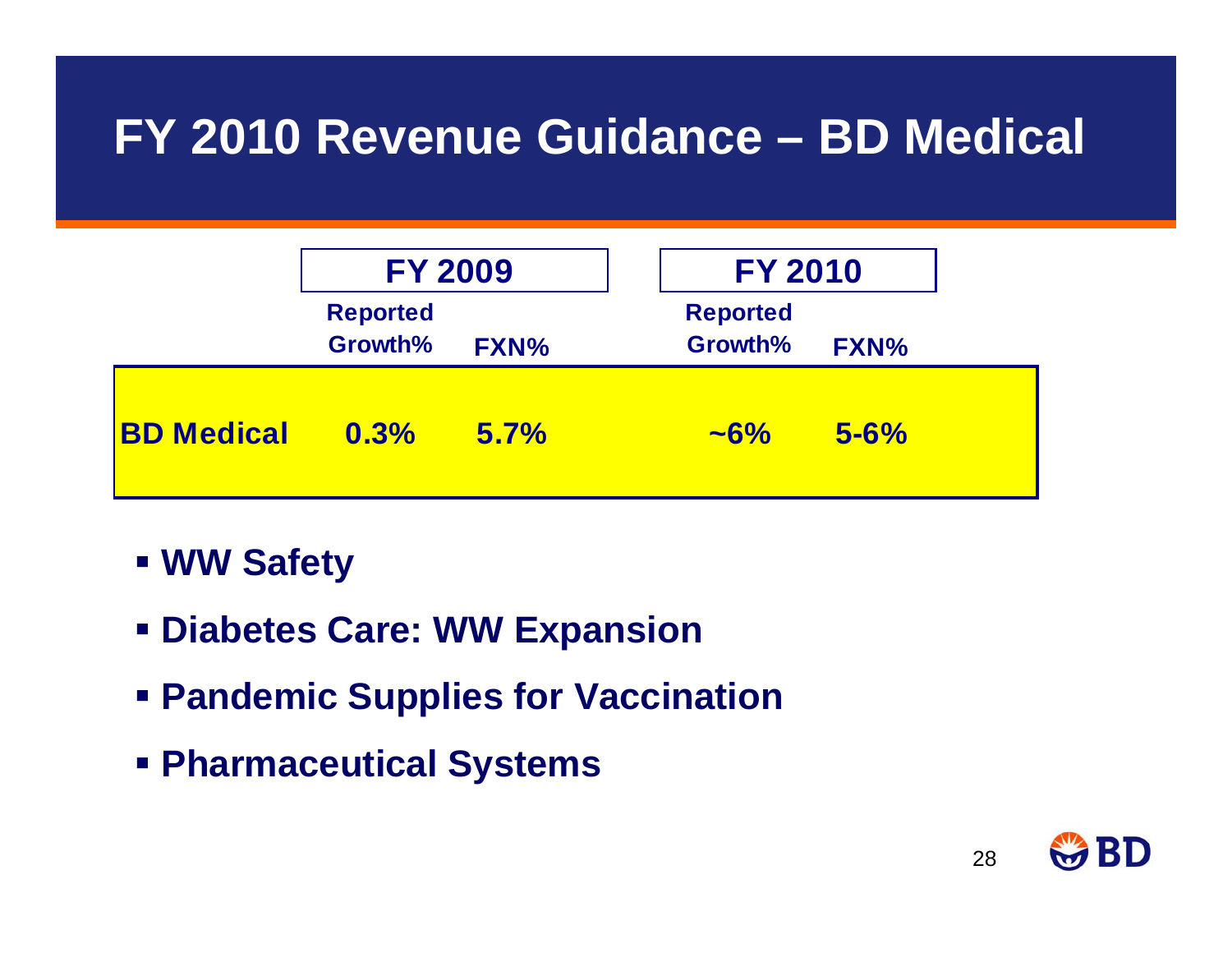#### **FY 2010 Revenue Guidance – BD Diagnostics**

|                       | <b>FY 2009</b>             |             |  | <b>FY 2010</b>             |          |  |
|-----------------------|----------------------------|-------------|--|----------------------------|----------|--|
|                       | <b>Reported</b><br>Growth% | <b>FXN%</b> |  | <b>Reported</b><br>Growth% | FXN%     |  |
| <b>BD Diagnostics</b> | $\sqrt{3.1\%}$             | 6.8%        |  | $\sim 7\%$                 | $6 - 7%$ |  |

- **WW Safety**
- **TriPath: Geographic Expansion**
- **Molecular Platform Expansion - STDs and HAIs**

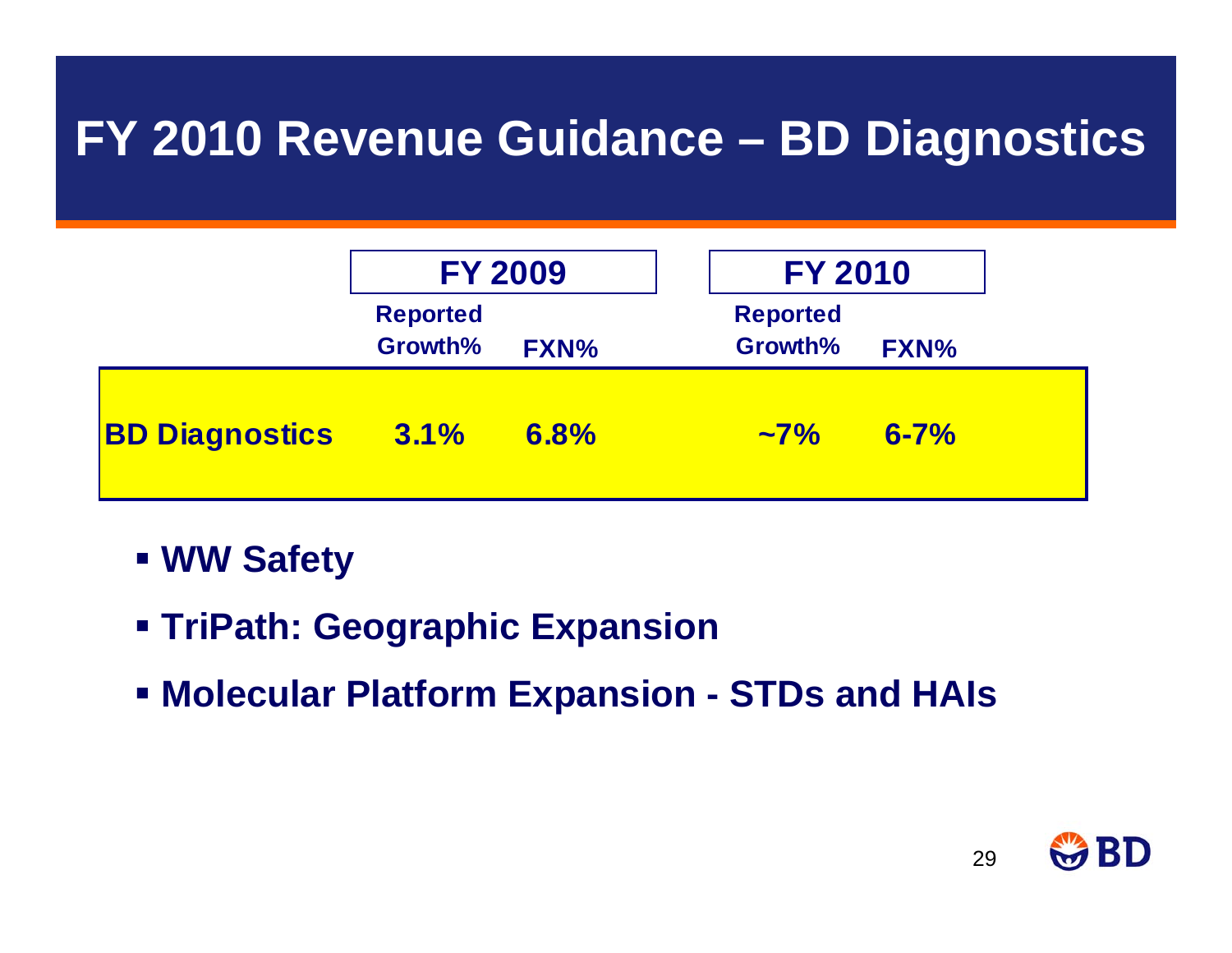#### **FY 2010 Revenue Guidance – BD Biosciences**

|                            | <b>FY 2009</b>             |             |  | <b>FY 2010</b>             |             |  |
|----------------------------|----------------------------|-------------|--|----------------------------|-------------|--|
|                            | <b>Reported</b><br>Growth% | <b>FXN%</b> |  | <b>Reported</b><br>Growth% | <b>FXN%</b> |  |
| <b>BD Biosciences 0.7%</b> |                            | 1.5%        |  | $2 - 3%$                   | $\sim 5\%$  |  |

- **U.S. Stimulus: Research Instrumentation & Reagents**
- **U.S. Academic Market Improvement**
- **Advanced Bioprocessing Growth Resumption**

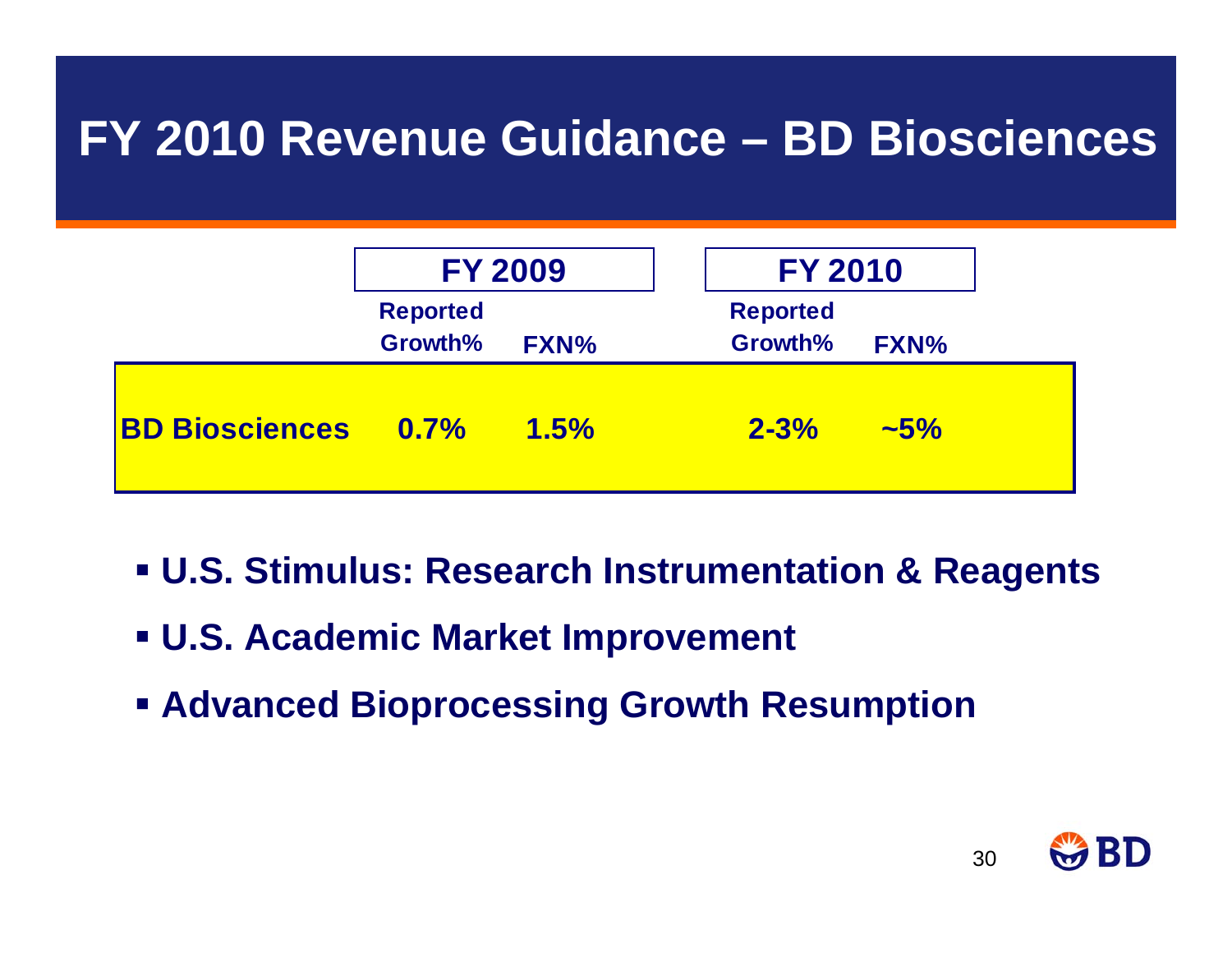#### **FY 2010 Expectations**

- $\mathcal{L}_{\mathcal{A}}$ **Solid growth** in Medical and Diagnostics segments
- Biosciences growth to improve year-on-year
	- ¾ U.S. to recover in second half, fueled by stimulus funds
	- **≻ Stabilization in Europe**
- $\mathcal{L}^{\mathcal{A}}$  Continued focus on **productivity improvements** and **disciplined expense management**
- $\mathcal{L}$ Continued investment in **strategic growth opportunities**
- **Well positioned** for long-term growth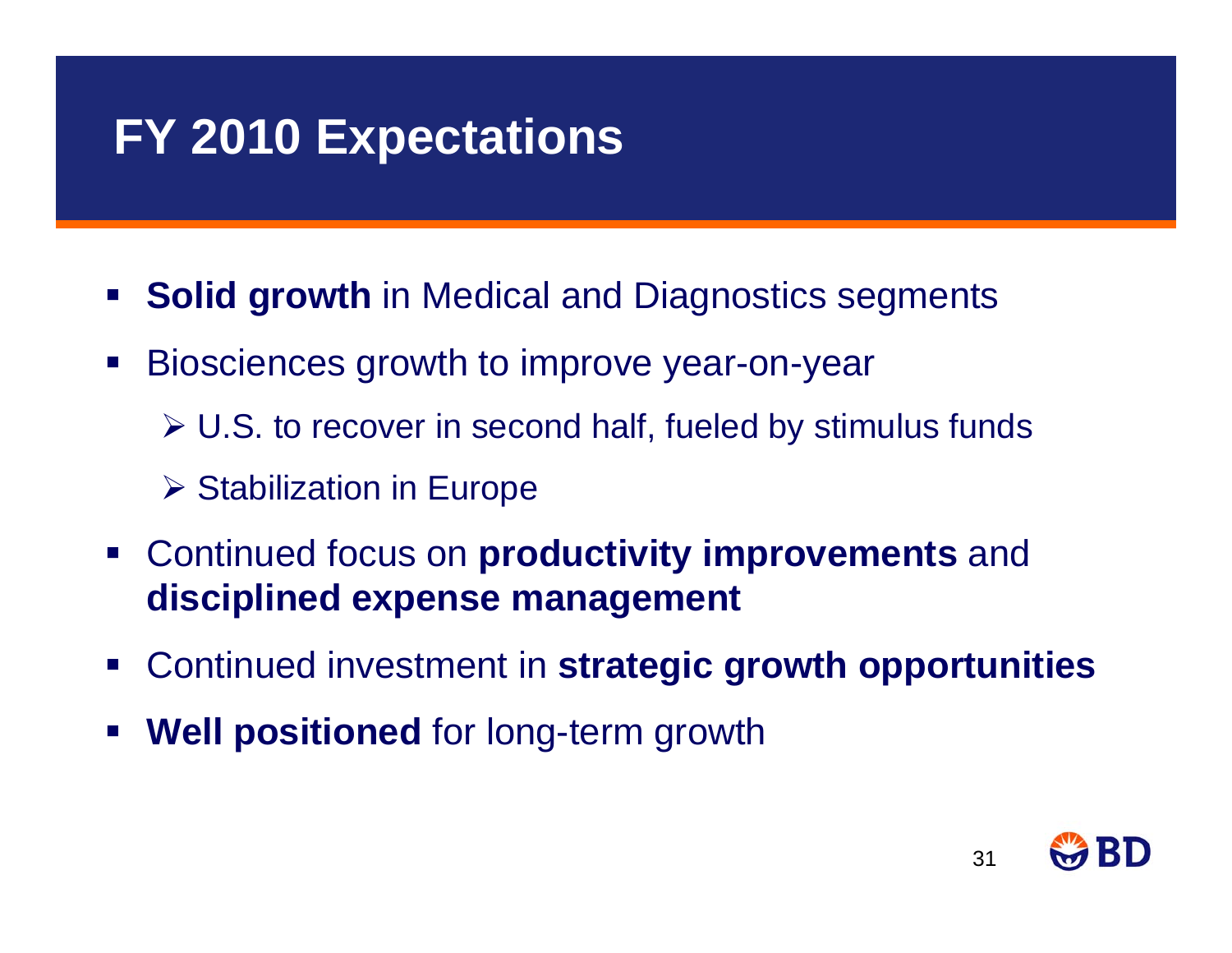

BD, BD Logo and all other trademarks are the property of Becton, Dickinson and Company.

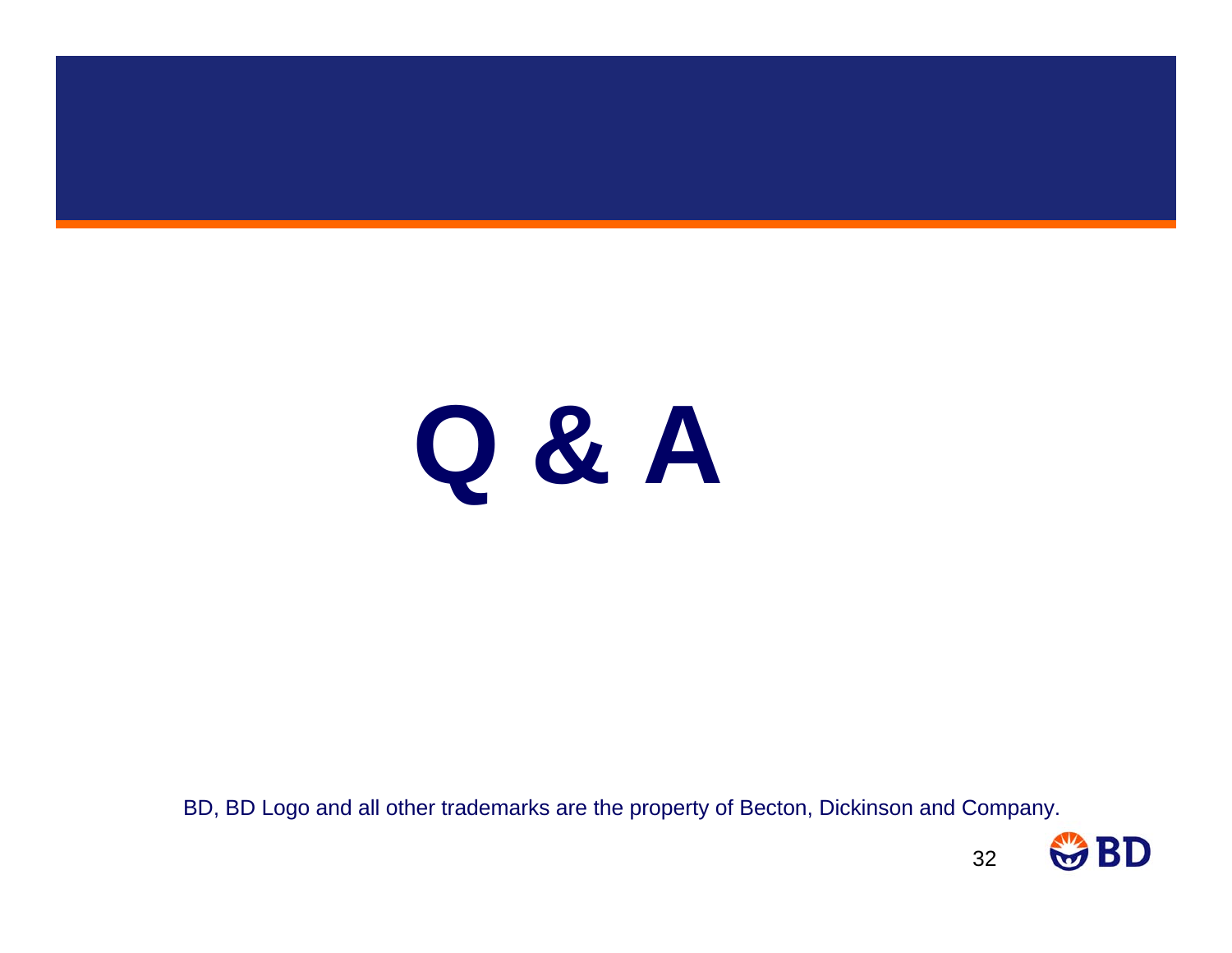#### **Q4 Fiscal Year 2009 Reconciliations**

|                                                             |                           | <b>Actual</b><br><b>FY 2009</b> | <b>Actual</b><br><b>FY 2008</b> | <b>Reported</b><br><b>Change</b><br>Fav (Unfav.) | <b>Foreign</b><br><b>Currency</b><br><b>Translation</b> | <b>Hedge</b><br>Gain | <b>Total</b><br><b>FX</b> | <b>FXN</b><br>Change <sup>(1)</sup> | <b>FXN</b><br><b>Growth</b> |
|-------------------------------------------------------------|---------------------------|---------------------------------|---------------------------------|--------------------------------------------------|---------------------------------------------------------|----------------------|---------------------------|-------------------------------------|-----------------------------|
| Revenue                                                     | $\boldsymbol{\mathsf{S}}$ | 1,898                           | $\mathcal{S}$<br>1,812          | 86                                               | (77)                                                    | 11                   | (66)                      | 152                                 | 8.4%                        |
| <b>Gross Profit</b><br>% of Revenue                         |                           | 986<br>51.9%                    | 932<br>51.4%                    | 54                                               | (49)                                                    | 11                   | (38)                      | 92                                  | 9.8%                        |
| SSG&A<br>% of Revenue                                       |                           | 432<br>22.8%                    | 432<br>23.9%                    |                                                  | 16                                                      |                      | 16                        | (16)                                | $-3.8%$                     |
| R&D<br>% of Revenue                                         |                           | 114<br>6.0%                     | 108<br>6.0%                     | (5)                                              | 1                                                       |                      |                           | (6)                                 | $-6.0%$                     |
| <b>Operating Income</b><br>% of Revenue                     | $\boldsymbol{\mathsf{S}}$ | 440<br>23.2%                    | $\mathfrak{L}$<br>391<br>21.6%  | 49                                               | (31)                                                    | 11                   | (20)                      | 69                                  | 17.6%                       |
| <b>Income Tax</b><br><b>Effective Tax Rate</b>              |                           | 131<br>30.0%                    | 108<br>27.9%                    | (23)                                             | 11                                                      | (4)                  | $\overline{7}$            | (30)                                | $-27.3%$                    |
| Income from<br><b>Continuing Operations</b><br>% of Revenue |                           | 306<br>16.1%                    | 279<br>15.4%                    | 27                                               | (20)                                                    | $\overline{7}$       | (13)                      | 40                                  | 14.4%                       |
| <b>EPS</b>                                                  | $\boldsymbol{\mathsf{S}}$ | 1.25                            | 1.11                            | 0.14                                             | (0.08)                                                  | 0.03                 | (0.05)                    | 0.19                                | 17.1%                       |

**(1) Represents the reported change excluding foreign currency translation impact and associated hedging gains. Note: All figures rounded. Totals may not add due to rounding. Percentages based on non-rounded figures.**

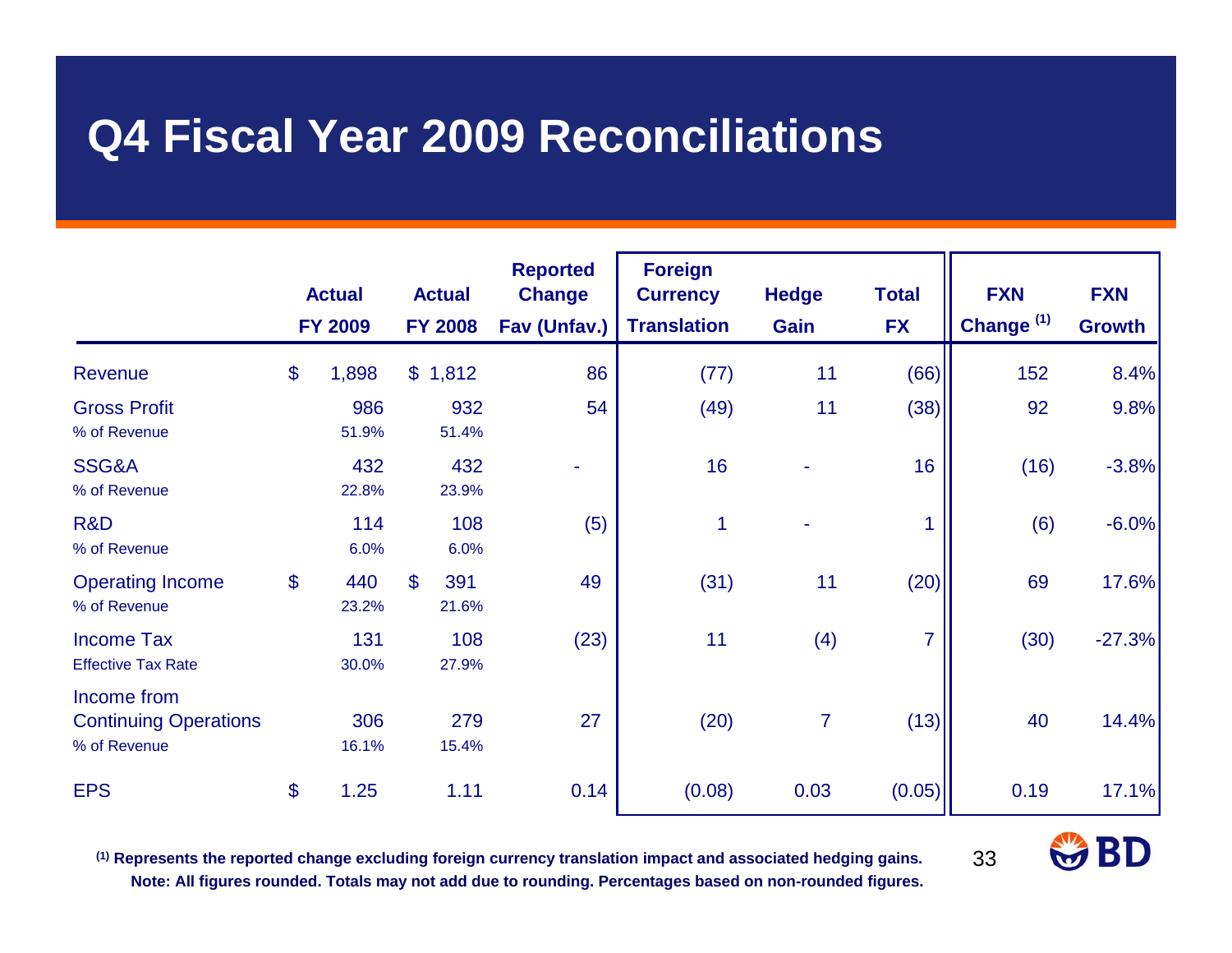#### **Fiscal Year 2009 Reconciliations**

|                                                             |                  | <b>Specified Items</b> |              |                |                 |                      | <b>Adjusted</b> | <b>Foreign</b>             |       |              | <b>Adjusted</b>              |            |
|-------------------------------------------------------------|------------------|------------------------|--------------|----------------|-----------------|----------------------|-----------------|----------------------------|-------|--------------|------------------------------|------------|
|                                                             | <b>Reported</b>  | <b>Litigation</b>      |              |                | <b>Adjusted</b> | <b>Actual</b>        | <b>Change</b>   | <b>Currency</b>            | Hedge | <b>Total</b> | <b>FXN</b>                   | <b>FXN</b> |
|                                                             | <b>FY 2009</b>   | Charge $(1)$           | Tax $^{(2)}$ |                | <b>FY 2009</b>  | <b>FY 2008</b>       | Fav (Unfav.)    | Translation <sup>(3)</sup> | Gain  | <b>FX</b>    | Change <sup>(4)</sup> Growth |            |
| Revenue                                                     | \$7,161          |                        |              | \$             | 7,161           | \$7,075              | 86              | (398)                      | 105   | (293)        | 379                          | 5.4%       |
| <b>Gross Profit</b><br>% of Revenue                         | 3,763<br>52.6%   |                        |              |                | 3,763<br>52.6%  | 3,628<br>51.3%       | 135             | (159)                      | 105   | (54)         | 189                          | 5.2%       |
| SSG&A<br>% of Revenue                                       | 1,705<br>23.8%   | (45)                   |              |                | 1,660<br>23.2%  | 1,696<br>24.0%       | 36              | 84                         |       | 84           | (48)                         | $-2.9%$    |
| R&D<br>% of Revenue                                         | 408<br>5.7%      |                        |              |                | 408<br>5.7%     | 396<br>5.6%          | (12)            | 7                          |       |              | (20)                         | $-5.0%$    |
| <b>Operating Income</b><br>% of Revenue                     | \$1,650<br>23.0% | (45)                   |              | \$             | ,695<br>23.7%   | \$1,537<br>21.7%     | 158             | (67)                       | 105   | 38           | 121                          | 7.8%       |
| <b>Income Tax</b><br><b>Effective Tax Rate</b>              | 426<br>26.0%     | 17                     | 20           |                | 464<br>27.5%    | 423<br>27.5%         | (41)            | 26                         | (40)  | (14)         | (28)                         | $-6.5%$    |
| Income from Continuing<br><b>Operations</b><br>% of Revenue | \$1,213<br>16.9% | 28                     | (20)         | $\mathfrak{S}$ | 1,220<br>17.0%  | 1,116<br>\$<br>15.8% | 105             | (39)                       | 65    | 26           | 79                           | 7.1%       |
| <b>EPS</b>                                                  | \$<br>4.92       | 0.11                   | (0.08)       | $\mathfrak{S}$ | 4.95            | 4.42<br>\$           | 0.53<br>\$.     | (0.16)                     | 0.26  | 0.10         | 0.43                         | 9.7%       |

**(1) Represents the charge relating to the pending settlement with the direct purchaser plaintiffs (which includes BD's distributors) in the antitrust class actions.**

**(2) Represents the tax benefit relating to various tax settlements in multiple jurisdictions.**

**(3) Includes first quarter foreign currency holding gain of \$35M or \$0.09 per diluted share.**

**(4) Represents the adjusted reported change excluding foreign currency translation impact and associated hedging gains.**

**Note: All figures rounded. Totals may not add due to rounding. Percentages based on non-rounded figures.**